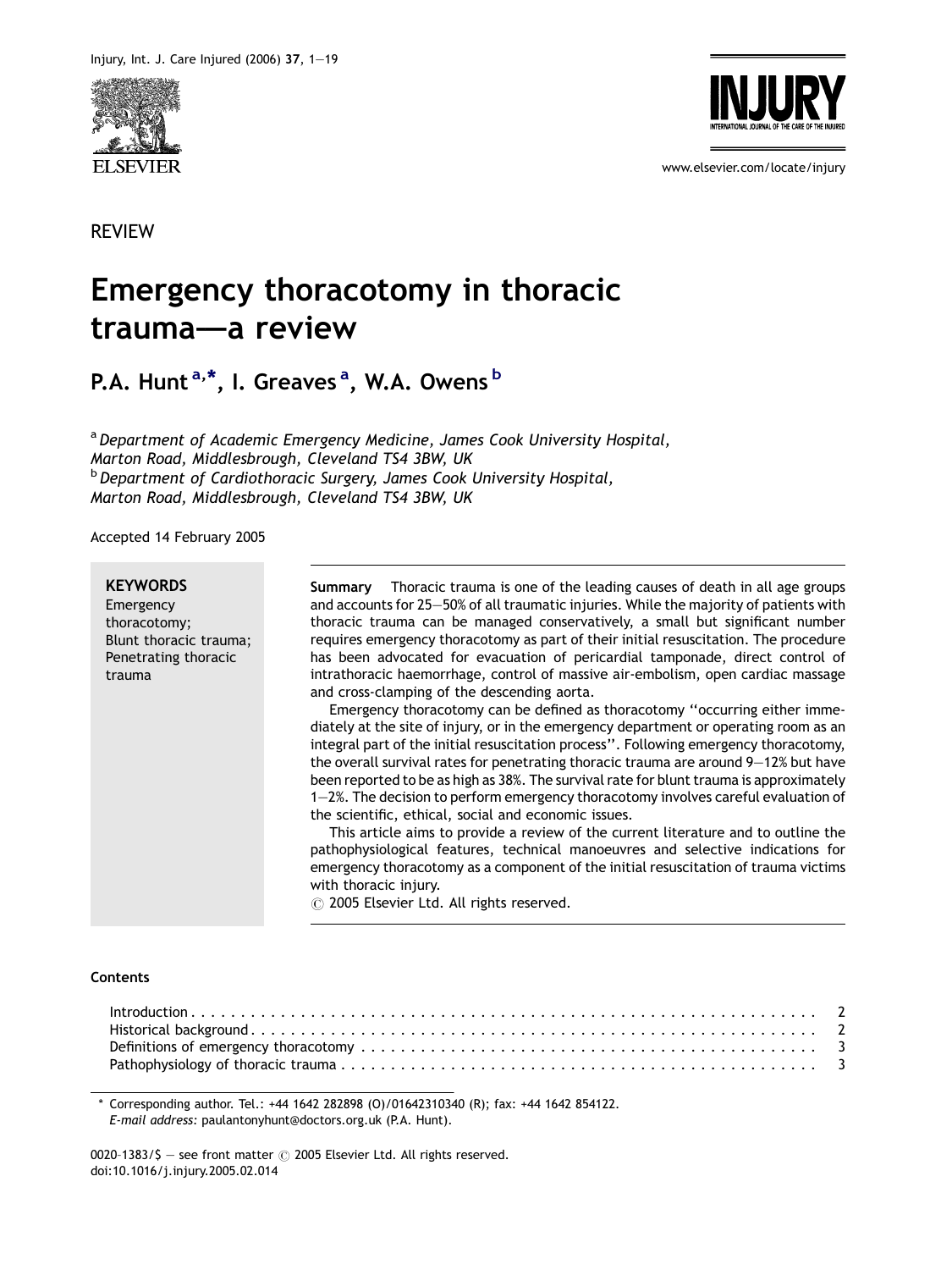|                                                                                                                                                                                                                                                                                                                                                                                         | 6  |
|-----------------------------------------------------------------------------------------------------------------------------------------------------------------------------------------------------------------------------------------------------------------------------------------------------------------------------------------------------------------------------------------|----|
|                                                                                                                                                                                                                                                                                                                                                                                         | 6  |
|                                                                                                                                                                                                                                                                                                                                                                                         | 6  |
|                                                                                                                                                                                                                                                                                                                                                                                         | 7  |
|                                                                                                                                                                                                                                                                                                                                                                                         | 7  |
|                                                                                                                                                                                                                                                                                                                                                                                         | 7  |
| Indications and contraindications for emergency thoracotomy                                                                                                                                                                                                                                                                                                                             | 8  |
|                                                                                                                                                                                                                                                                                                                                                                                         | 9  |
|                                                                                                                                                                                                                                                                                                                                                                                         | 10 |
|                                                                                                                                                                                                                                                                                                                                                                                         | 10 |
|                                                                                                                                                                                                                                                                                                                                                                                         | 11 |
|                                                                                                                                                                                                                                                                                                                                                                                         |    |
|                                                                                                                                                                                                                                                                                                                                                                                         | 12 |
|                                                                                                                                                                                                                                                                                                                                                                                         | 12 |
|                                                                                                                                                                                                                                                                                                                                                                                         |    |
|                                                                                                                                                                                                                                                                                                                                                                                         |    |
|                                                                                                                                                                                                                                                                                                                                                                                         | 14 |
|                                                                                                                                                                                                                                                                                                                                                                                         | 14 |
|                                                                                                                                                                                                                                                                                                                                                                                         | 14 |
|                                                                                                                                                                                                                                                                                                                                                                                         | 14 |
|                                                                                                                                                                                                                                                                                                                                                                                         | 14 |
|                                                                                                                                                                                                                                                                                                                                                                                         | 15 |
|                                                                                                                                                                                                                                                                                                                                                                                         |    |
|                                                                                                                                                                                                                                                                                                                                                                                         | 15 |
|                                                                                                                                                                                                                                                                                                                                                                                         | 15 |
|                                                                                                                                                                                                                                                                                                                                                                                         | 16 |
| $\textit{Thoracoscopy} \textit{} \textit{} \textit{} \textit{} \textit{} \textit{} \textit{} \textit{} \textit{} \textit{} \textit{} \textit{} \textit{} \textit{} \textit{} \textit{} \textit{} \textit{} \textit{} \textit{} \textit{} \textit{} \textit{} \textit{} \textit{} \textit{} \textit{} \textit{} \textit{} \textit{} \textit{} \textit{} \textit{} \textit{} \textit{} \$ | 16 |
|                                                                                                                                                                                                                                                                                                                                                                                         | 16 |
|                                                                                                                                                                                                                                                                                                                                                                                         |    |
|                                                                                                                                                                                                                                                                                                                                                                                         |    |
|                                                                                                                                                                                                                                                                                                                                                                                         |    |

## Introduction

The evolution of more efficient transport systems and improvements in pre-hospital care have increased the number of patients arriving at hospital in extremis following major trauma. Traumatic injuries still constitute one of the leading causes of death in all age groups,<sup>[56](#page-17-0)</sup> with penetrating and blunt thoracic trauma accounting for 25—50% of all injuries,  $53$  as well as being a contributing cause in 50% of fatal civilian trauma.[65](#page-17-0)

The majority of patients with thoracic trauma can be managed non-operatively, with or without tube thoracostomy.  $51$  As a result, careful monitoring of vital signs, appropriate fluid replacement and analgesia constitute adequate therapy in up to 90% of such patients. However, there is still a small, but significant (10—15%), subgroup of thoracic trauma victims who require emergency thoracotomy.[48,84](#page-17-0)

Emergency thoracotomy has become an established procedure in the management of life-threa-tening thoracic trauma.<sup>[19,23](#page-16-0)</sup> Indications for thoracotomy are constantly evolving and controversy still surrounds the procedure, especially in blunt trauma. Emergency thoracotomy allows evacuation of pericardial tamponade, direct control of intrathoracic haemorrhage, control of massive airembolism, open cardiac massage and cross-clamping of the descending aorta to redistribute blood flow and limit subdiaphragmatic haemorrhage. $6,36$ 

Hitherto, most of the experience of this procedure has been gained in the USA and in South Africa. This article reviews the current literature and outlines the pathophysiological features, technical manoeuvres and selective indications for emergency thoracotomy, as a component of the initial resuscitation of trauma victims with thoracic injury.

#### Historical background

Records describing chest trauma and its treatment have survived from antiquity. An ancient Egyptian treatise, the Edwin Smith Surgical Papyrus (circa 3000—1600 BC), contains a series of trauma case reports, including thoracic injuries. One such example states: ''... If thou examinest a man having a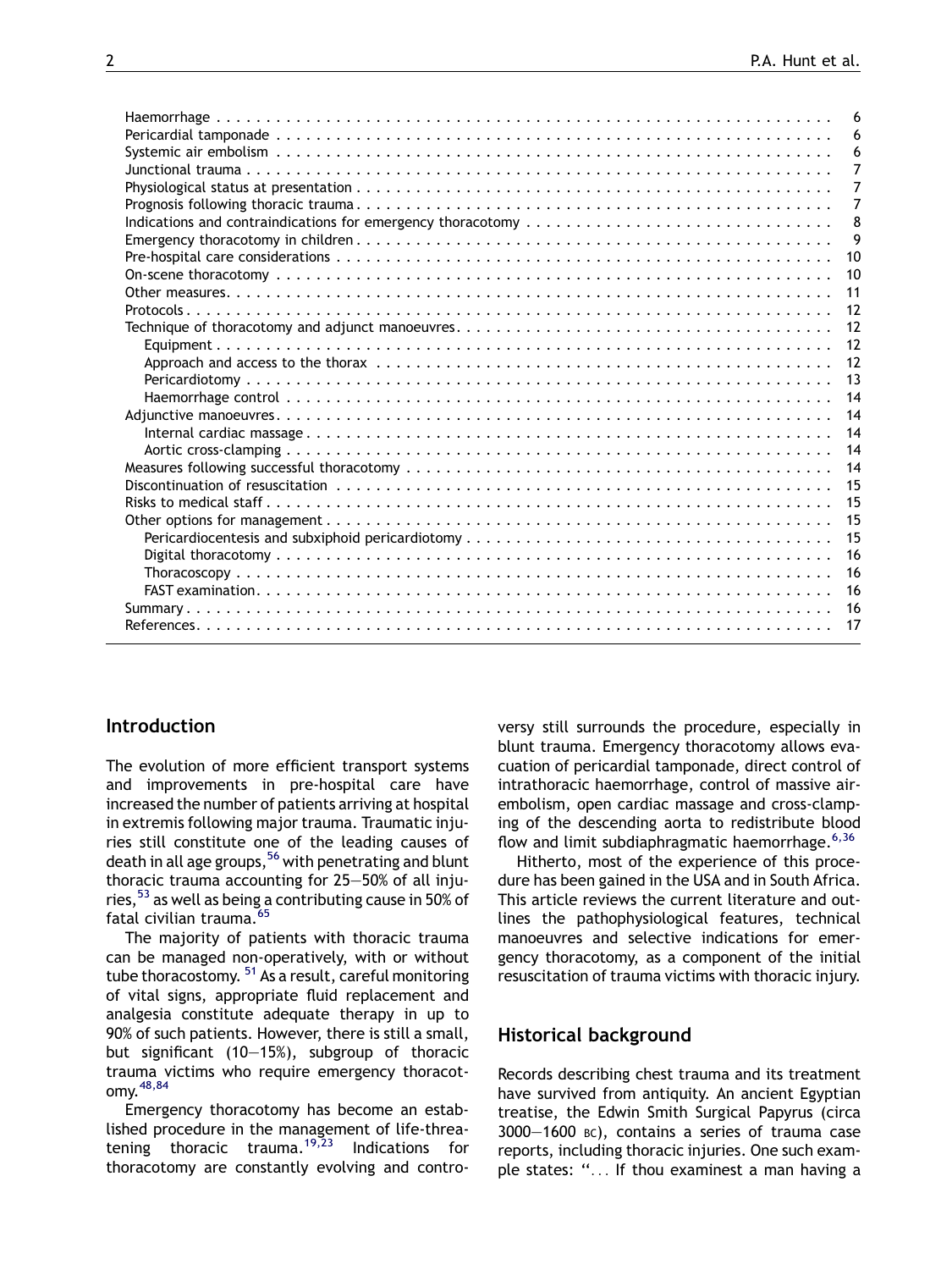wound in his breast, penetrating to the bone [with] perforation of the manubrium of his sternum, thou shouldst press the manubrium of his sternum with thy fingers, (although) he shudders exceedingly .... Thou shouldst bind it with fresh meat the first day; thou shouldst treat it afterward with grease, honey [and] lint every day, until he recovers  $\dots$ ".<sup>[20](#page-16-0)</sup>

Homer describes thoracic wounds as early as 950 BC in The Iliad and the second century Greek physician, Claudius Galen, also noted that left ventricular injuries were the most rapidly fatal of all cardiac injuries.<sup>[33](#page-16-0)</sup> While severe chest injuries were generally considered to be fatal during the times of the ancient Greeks and Romans, special attention was rarely paid to them, even into the modern era of warfare.

John Hunter, serving as an Army surgeon in 1761, remarked that while little had been done for victims of significant thoracic trauma, something probably could be accomplished for the good of the patient. His only contribution, however, was the tentative suggestion that a haemothorax might be treated by allowing the fluid to run out of the wound.

Baron Dominique-Jean Larrey, Napoleon's surgeon and the early developer of the triage system, made similar recommendations concerning thoracic injuries in 1[8](#page-16-0)29.<sup>8</sup> Otto Hoche wrote in 1940 that of the 11 million wounds, sustained by soldiers of the armies of Great Britain, the United States, France and Germany in World War I, there were 660,000 wounds of the chest (6% of all wounds), of which 56% were fatal. Hoche's collected figures also show that of 12,350 soldiers killed in action, 20% had chest wounds.<sup>[42](#page-17-0)</sup> It was not until World War II that guidelines were established for treating thoracic injuries; the understanding and treatment of thoracic injury advanced dramatically during the Vietnam War era.

The concept of thoracotomy as a resuscitative measure began with Schiff's promotion of open cardiac massage in 1874. This was followed by Block's suggestion in 1882 that thoracotomy be applied in the repair of cardiac lacerations. Two decades passed before Ludwig Rehn successfully sutured a right ventricular wound in a human. $67$ Only at the start of the 20th century did emergency thoracotomy begin to come into routine use for the treatment of cardiac wounds and anaesthesiainduced cardiac arrest.

In the succeeding century, a more selective approach to emergency thoracotomy evolved, as alternative procedures have become established, not least the advocacy of closed chest compression by Kouwenhoven et al. in 1960, which virtually eliminated the need for open cardiac resuscitation.[49](#page-17-0) In 1967, Beall et al. aroused interest in emergency room thoracotomy in moribund patients with penetrating chest trauma.<sup>[5](#page-16-0)</sup> Following this, literature relating to emergency thoracotomy, in the early 1970's, specifically addressed three basic issues:

Why should emergency thoracotomy be performed? Where should it be performed?

When is it (or, perhaps more importantly, when is it not) appropriate to perform thoracotomy?

While the first two issues were considered early, in a flurry of research activity, the third issue still remains controversial; most clinicians agree that the question is related to the ability to predict o-utcome following thoracic trauma.<sup>[19](#page-16-0)</sup>

#### Definitions of emergency thoracotomy

There are numerous different terms for emergency thoracotomy. These depend on the circumstances in which the procedure is performed, the status of the patient and the location of the procedure itself. Examples include emergency department thoracotomy, emergent thoracotomy, early thoracotomy, resuscitative thoracotomy, etc. This can make interpretation of the available data and comparison of studies difficult, due to the use of the terms interchangeably. In general, emergency thoracotomy can be undertaken at any stage of the resuscitative process, and so can be defined in terms of the urgency of the procedure in relation to the patients' physiological status.

Thereby, emergency thoracotomy may be defined as that occurring either immediately at the site of injury, in the emergency department, or in the operating room, as an integral part of the initial resuscitation. An urgent thoracotomy is one that takes place under more controlled circumstances and in the context of appropriate physiological stability and hitherto successful resuscitation. Lastly, an elective (or formal) thoracotomy one that is performed during the course of elective surgical access to the thorax, such as for coronary artery bypass surgery.

## Pathophysiology of thoracic trauma

The incidence and causes of thoracic trauma vary widely in different parts of the world. Thoracic trauma ranks third behind head and extremity trauma in major accidents in the United States, with motor vehicle accidents being the most common aetiology.[53](#page-17-0) In large, American cities and parts of South Africa, black males have a 1 in 20 chance of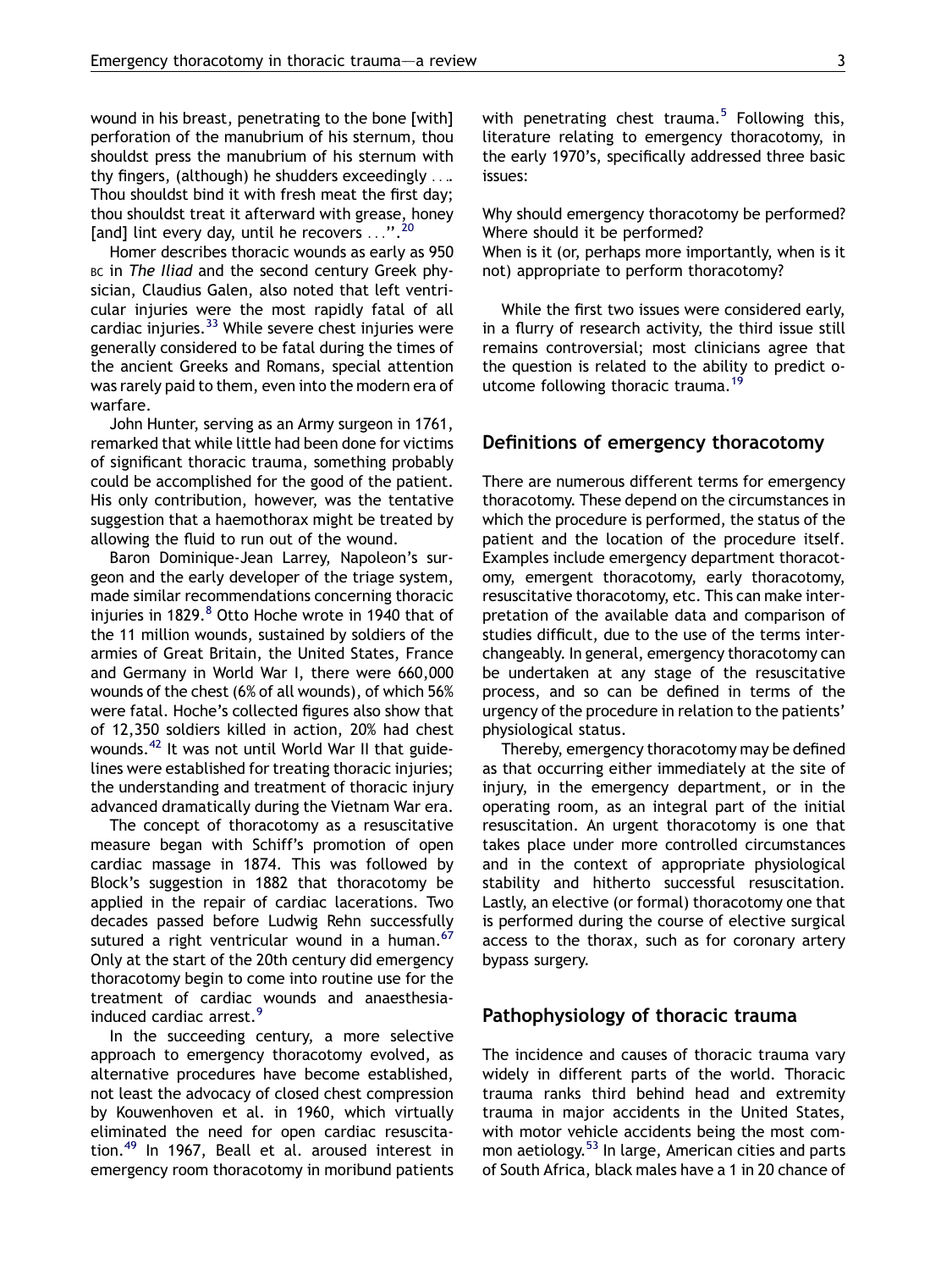| Table 1 Major causes of thoracic injury in Europe 87 |                |
|------------------------------------------------------|----------------|
| Mechanism                                            | Proportion (%) |
| Road traffic accident                                | 60             |
| Industrial accidents                                 | 15             |
| Domestic incidents                                   | 10             |
| Sporting injuries                                    | 10             |
| Interpersonal conflict or suicide                    |                |

being fatally stabbed, or shot, before the age of  $30.^{23}$  $30.^{23}$  $30.^{23}$  Experience in the UK is more limited, with reports containing higher proportions of patients with blunt injuries.<sup>[72](#page-17-0)</sup> Table 1 shows the relative causes of thoracic trauma in Europe. In England and Wales, the annual death rate from stabbing and gunshot wounds is fewer than 200, although rising. Nevertheless, the figures are increasing for all casualties from road traffic accidents, with more than 60,000 admissions per year. $87$  In motorcycle accidents, 75% of fatally injured riders had an injury to the thoracic region, compared to 20% of non-fatally injured riders.<sup>[50](#page-17-0)</sup> Along with head trauma, thoracic injuries are also a major cause of death in pedestrians involved in road traffic accidents.<sup>[43](#page-17-0)</sup>

The main consequences of chest trauma occur as a direct result of its combined effects on respiratory and haemodynamic functions. Death following thoracic injury is often secondary to impairment of oxygen delivery and/or transport. Factors determining oxygen transport capacity include pulmonary gas exchange, cardiac output, haemoglobin concentration and oxygen—haemoglobin affinity.

Several compensatory mechanisms exist in response to the physiological changes resulting from thoracic trauma, although these can be rapidly exhausted. The therapeutic goal is to augment, or supplement, these compensatory mechanisms during acute resuscitation, the major two interventions being ventilatory support and the arrest of haemorrhage (including surgical repair of cardiovascular disruptions). Impairment of oxygen transport mechanisms and the resultant hypoxia can also contribute to other primary causes of mortality, particularly brain injury. Figs. 1 and 2 illustrate the physiological processes that occur as a result of thoracic trauma.<sup>[69,81](#page-17-0)</sup>

Blunt thoracic trauma is almost exclusively the result of rapid deceleration, or crushing, in road traffic accidents. The most common intra-thoracic injuries sustained following blunt trauma are haemothorax, great vessel disruption and lung contu-sion.<sup>[47](#page-17-0)</sup> Injuries resulting from blunt trauma can be predicted from knowledge of the type of incident, as shown in [Table 2.](#page-4-0) [87](#page-18-0) Newman and Jones showed that unrestrained drivers have a higher incidence of rib fractures and corresponding intrathoracic injuries for frontal and rollover mechanisms than do restrained drivers.<sup>[64](#page-17-0)</sup> However, restraint seemed to confer no real advantages with side impact. Severity of injury was also shown to be directly related to impact velocity, with significant injury commonly occurring at impact speeds of around 10—20 mph in unrestrained persons, compared to at least 30 mph in restrained individuals. $64$  Severity of thoracic injury can be predicted from the type of impact. speed of impact and adequacy of restraint.

During sudden profound deceleration, the heart swings on the aorta, tearing the great vessels-the so-called intrathoracic 'bell clanger' effect. This commonly occurs at the ligamentous attachment of the descending aorta to the left pulmonary artery. Shear forces may also disrupt the bronchi, leading to immediate pneumothorax and not infrequently tension or 'massive' pneumothorax, which



Figure 1 Summary of the pathophysiological consequences of penetrating thoracic trauma.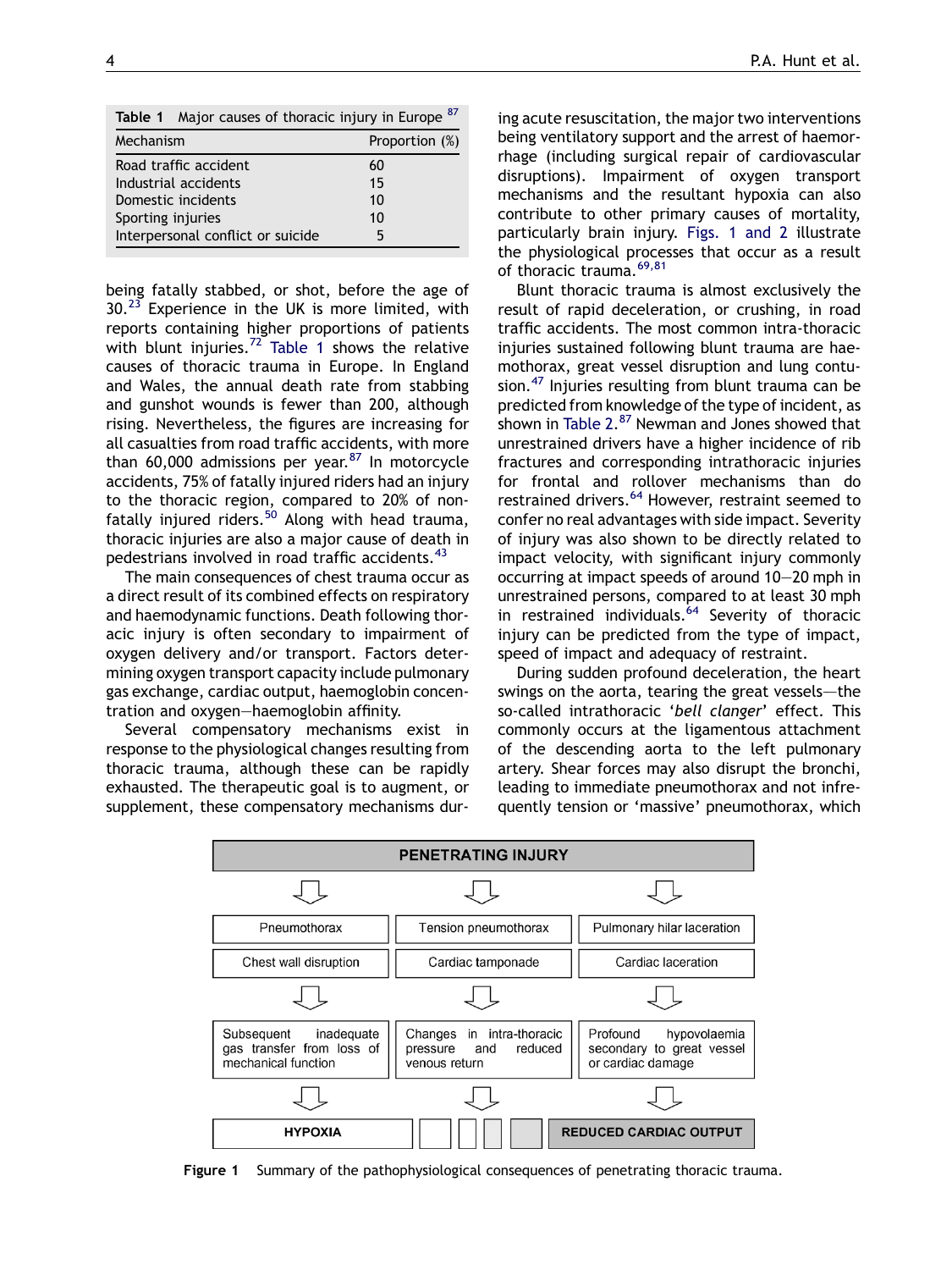<span id="page-4-0"></span>

Figure 2 Summary of the pathophysiological consequences of blunt thoracic trauma.

may be challenging to manage with simple chest drainage alone. Crush injury compresses the myocardium between the sternum and the vertebrae, resulting in contusion, or rupture, of the myocardium and possible great vessel disruption. Sudden severe crush injury of the abdomen and extremities may also cause a dramatic increase in intrathoracic venous pressures, leading to right atrial, or ventricular, rupture. Cardiac valve injuries occur as a consequence of shearing, or crushing, forces to the heart and can easily be overlooked.

Penetrating trauma results in localised anatomical disruption, significantly to blood vessels, depending on the location and angle of entry and the type of object, or projectile, involved. In penetrating ballistic trauma, the track of the projectile may be erratic and very difficult to predict, despite obvious entry and exit wounds. High velocity transfer projectiles may produce far more profound tissue damage, due to laceration and cavitation, and few victims survive high velocity wounds to the heart, great vessels, or pulmonary hila.

The major physiological consequence of penetrating trauma is usually haemorrhage. Arterial bleeding is often rapid, although vessel retraction and vasoconstriction can arrest haemorrhage. Venous bleeding may be arrested by tamponade, as intravenous pressure falls. Laceration to the myocardium, or coronary vessels, may lead to pericardial tamponade, most often occurring with a mediastinal entry site.<sup>[87](#page-18-0)</sup> Penetrating thoracic trauma generally results in an open pneumothorax. When the chest wound is smaller in diameter than the glottis, the pneumothorax is usually small and pulmonary ventilation is preserved. However, when the wound is larger in diameter than the glottis, the pneumothorax will increase due to preferential air passage through the chest wall defect.

Direct communication may occur between blood vessels and air passages, or lung parenchyma, sec-

| Table 2 Mechanisms and patterns of blunt thoracic trauma <sup>87</sup> |                                                                                                                                                      |                                                                                                 |                                                                                                   |
|------------------------------------------------------------------------|------------------------------------------------------------------------------------------------------------------------------------------------------|-------------------------------------------------------------------------------------------------|---------------------------------------------------------------------------------------------------|
| Mechanism of injury                                                    | Chest wall injury                                                                                                                                    | Possible thoracic<br>visceral injuries                                                          | Common associated<br>injuries                                                                     |
| High velocity<br>(deceleration)                                        | Chest wall often intact $\pm$ sternum<br>fracture $+$ bilateral rib fractures<br>with anterior flail                                                 | Ruptured aorta;<br>cardiac contusion;<br>tracheo-bronchial<br>disruption;<br>ruptured diaphragm | Head and Max-Fax injuries;<br>C-spine fracture;<br>lacerated liver/spleen;<br>long bone fractures |
| Low velocity<br>(direct blow)                                          | Lateral: unilateral<br>rib fractures; anterior:<br>fractured sternum                                                                                 | Pulmonary contusion;<br>cardiac contusion                                                       | Lacerated liver/spleen if lower<br>ribs involved Max-Fax injuries                                 |
| Crush injury                                                           | Anteroposterior: bilateral rib<br>fractures $\pm$ anterior flail:<br>lateral: ipsilateral fractures $\pm$ flail;<br>possible contralateral fractures | <b>Ruptured bronchus:</b><br>cardiac contusion;<br>pulmonary contusion                          | Fractured thoracic spine;<br>lacerated liver/spleen;<br>lacerated liver/spleen                    |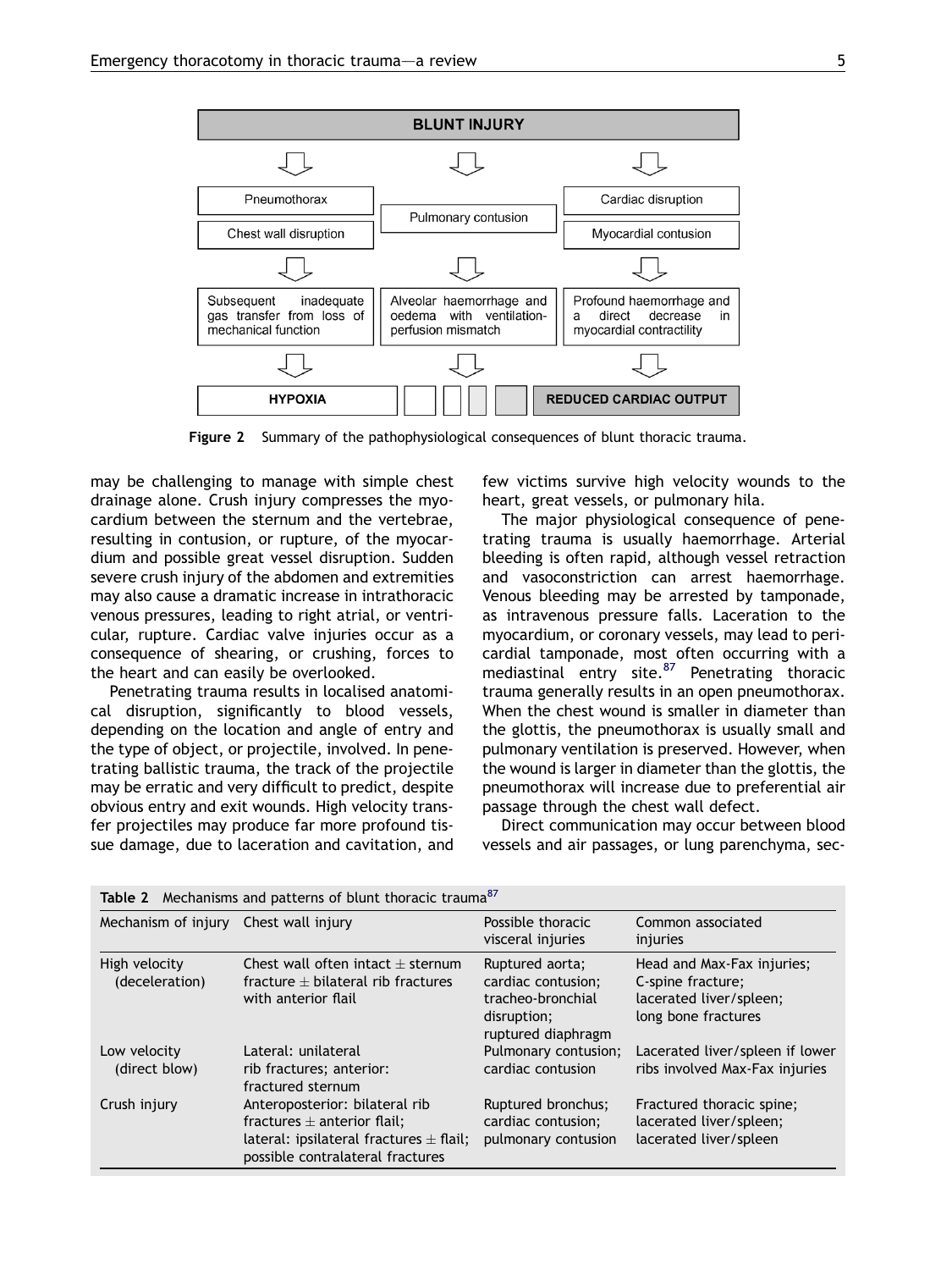ondary to trauma involving these structures. Systemic air embolism will occur if air enters pulmonary veins as a result of low pulmonary venous pressure, increased airways pressure, or both. The consequences may be catastrophic if pulmonary venous gas embolises to the coronary vessels, heart chambers or cerebral arteries. The incidence of systemic air embolism has been estimated to be 4—14%, with two thirds resulting from penetrating injury and one third from blunt trauma.  $80,88$ 

## Haemorrhage

Bleeding may be obvious if it reaches the exterior, especially in penetrating trauma. Death from exsanguination is not just limited to penetrating thoracic trauma. Bodai et al. noted that, in their series of 38 patients undergoing emergency thoracotomy for blunt trauma, 19 (50%) deaths could be attributed to massive haemorrhage.<sup>[12](#page-16-0)</sup> The only sign of severe intrathoracic haemorrhage may be the clinical features of shock, including restlessness, agitation, tachycardia, sweating, pallor and peripheral venospasm, with reduced capillary circulation. Signs of shock may be apparent with respiratory distress, as well as with significant haemorrhage. The volume of blood lost into the pleural cavity is difficult to assess without drainage by tube thorocostomy. Each hemithorax can rapidly accommodate more than half of a patient's total blood volume before physical signs become obvious.<sup>[9](#page-16-0)</sup>

The question of when to perform a chest radiograph is also controversial. Bokhari et al. demonstrated that in blunt trauma, patients who are haemodynamically stable, with normal physical findings on examination, do not require a routine chest radiograph. By contrast, they found that all victims of penetrating trauma require chest radiographs, because many will have haemopneumothorax without overt clinical findings.<sup>15</sup> For unstable patients with physical findings of thoracic trauma, immediate treatment is required, such as needle thoracostomy for tension pneumothorax, and careful physical examination to elucidate a significant haemothorax.

Tube thoracostomy drainage serves to relieve dyspnoea and to improve gas transfer and ventilation/perfusion mismatch, as well as identify continued bleeding and the need for thoracotomy. It has been suggested that surgical exploration is indicated when initial drain insertion yields more than 1500 ml of blood, or if the rate of drainage is more than 250 ml/h. $^{84}$  $^{84}$  $^{84}$  However, the response to fluid resuscitation, the nature of the trauma (blunt versus penetrating) and, if available, specialist advice must also be taken into account.

## Pericardial tamponade

The presentation of pericardial tamponade depends on the underlying cause. Myocardial rupture, or coronary artery laceration, will result in the abrupt appearance of tamponade, while minor lacerations, or contusions, with slow extravasation result in a gradual rise in intrapericardial pressure. This clinical appearance may well be confused with pulmonary embolism in the early stages, due to its effects on diastolic right atrioventricular filling.<sup>[81](#page-17-0)</sup>

Often, patients with penetrating cardiac wounds reaching hospital alive do so because of the arrest of bleeding by pericardial tamponade. The combination of a praecordial entrance wound with profound systemic hypotension, tachycardia and distended neck veins is pathognomonic.

Elevated intrapericardial pressure restricts cardiac filling, thereby leading to diminished cardiac output.<sup>[86](#page-18-0)</sup> Cardiac arrest occurs later due to coronary hypoperfusion, as the intrapericardial pressure approaches ventricular filling pressure. In the early stages of pericardial tamponade, blood pressure may be maintained deceptively well, complicated by the fact that aggressive fluid resuscitation will temporarily elevate filling pressures and overcome, to an extent, the effect of the tamponade. However, clinical signs of systemic shock will soon become apparent. In the later stages of tamponade, precipitous and profound hypotension occurs as the physiological compensatory mechanisms fail.<sup>[75,85](#page-17-0)</sup>

#### Systemic air embolism

Despite being a subtle clinical entity, systemic air embolus should be considered in any major thoracic injury resulting from either penetrating or blunt trauma. It is often diagnosed only when sudden circulatory collapse occurs immediately after tracheal intubation and the initiation of positive pressure ventilation. This collapse is typically unresponsive to conventional resuscitation. The unexplained development of a neurological deficit, or seizures, in the absence of a head injury implies cerebral air embolism unless proven otherwise.<sup>[81](#page-17-0)</sup>

The current recommendation for treatment of systemic air embolus associated, with unilateral lung injury, is immediate thoracotomy, in the emergency department if necessary, in order to clamp the hilum of the injured lung so as to arrest the passage of air into the systemic circulation.<sup>[88](#page-18-0)</sup> Bubbles may be noted in the vasculature on thoracotomy. Selective ventilation of the uninjured lung may be a life-saving alternative procedure in unilateral injuries.[41](#page-17-0) Saada et al. demonstrated that there is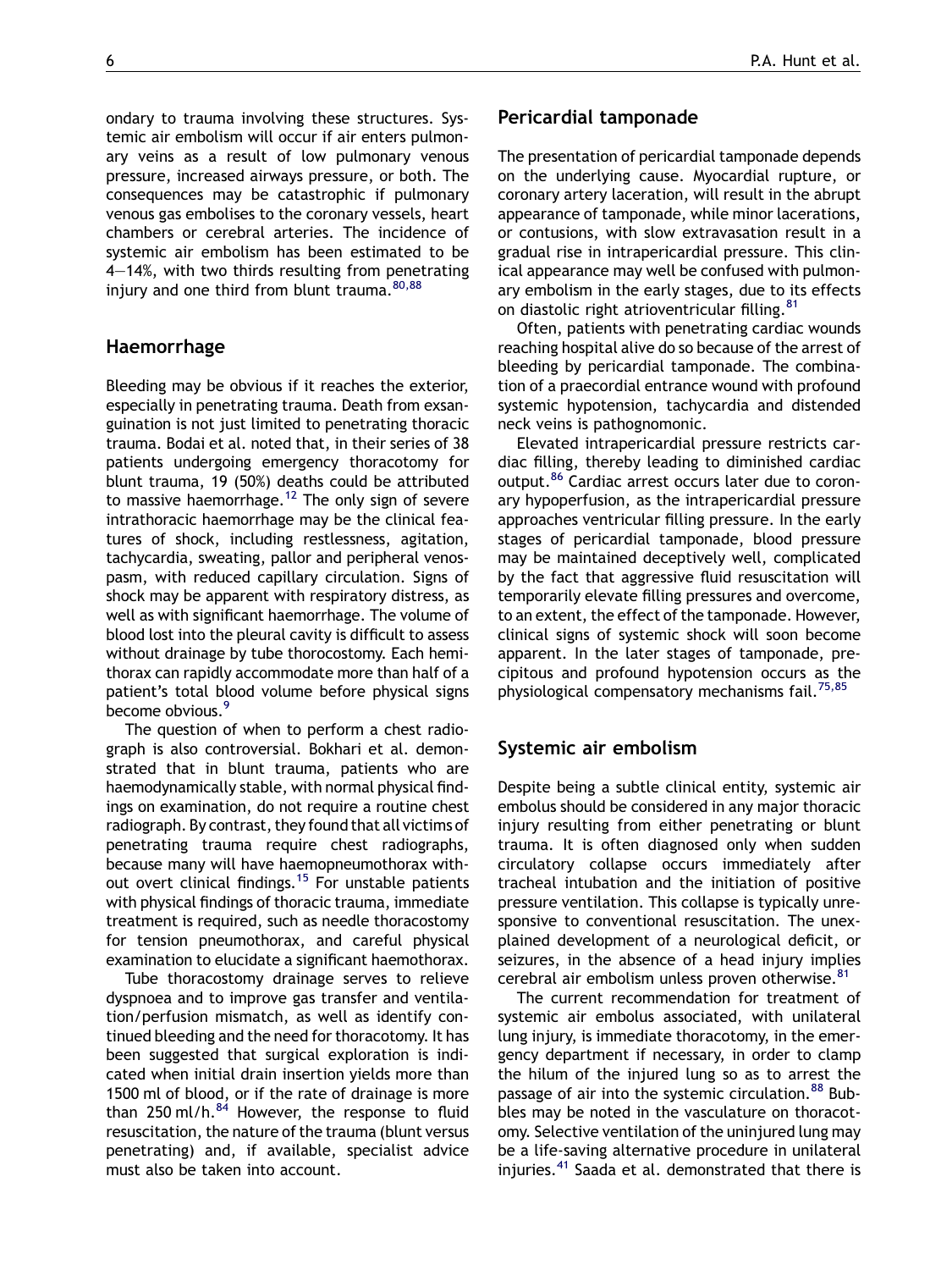an observed decrease in emboli when ventilatory pressures and volumes are reduced.<sup>[71](#page-17-0)</sup>

# Junctional trauma

Blunt trauma rarely presents with thoracic injury in isolation. It often involves the so-called 'junctional zones', above and below the anatomically defined boundaries of the thorax. Such zones include the root of the neck, the thoracic spine and the upper abdomen/diaphragm. When there is suspicion of an abdominal cause for haemorrhage it has been recommended that the patient undergo laparatomy before thoracotomy, given both the vulnerability of abdominal viscera to blunt trauma and early availability of appropriate surgical expertise.

Junctional zones may also be implicated in penetrating thoracic trauma. Projectiles and other objects may enter the thorax from below, via the abdominal cavity (through the diaphragm), from above via the neck, or through the thoracic spine. As a result, intrathoracic injury may not be suspected initially due to the more distant location of the entrance wound. However, significant thoracic trauma should always be considered in the case of junctional zone trauma, especially when the clinical signs cannot be explained by the expected mechanism of injury. Associated diaphragmatic rupture can also complicate the clinical presentation; the combination of abdominal visceral rupture and a diaphragmatic tear may lead to apparently excessive drainage from a thoracostomy tube. Although the volume of such drainage may suggest the presence of significant intrathoracic trauma, an initial thoracotomy may be relatively unhelpful and, if anything, delay the necessary laparotomy.

# Physiological status at presentation

The physiological status of the patient will affect clinical decision-making with respect to emergency thoracotomy. Survival rates are directly correlated with the patient's physiological status in the pre-hospital and hospital setting.<sup>[26,54,68](#page-16-0)</sup> Henderson et al. demonstrated that the physiological index was the most significant independent factor predicting patient survival following emergency thoracotomy.[40](#page-17-0) Importantly, exclusion criteria for the procedure, in many guidelines and recommendations, include the absence of 'signs of life'. Therefore, an accurate and reproducible categorisation of physiological status is required. Table 3 shows a modified version of the classification recommended by Lorenz et al.

Hospital clinicians vary greatly in their definition of 'signs of life'. Miglietta et al. showed that a palpable pulse and spontaneous movements were the most commonly acknowledged, though even the more straightforward indicators (such as pupillary reflex and electrical cardiac activity) were far from uniformly agreed.<sup>[62](#page-17-0)</sup> Emphasis is needed on clearly defining the physiological status of the patient, ideally at scene and/or in transit. However, the problems of deciding on the presence, or absence, of signs of life are even more difficult in a prehospital setting.

## Prognosis following thoracic trauma

In patients presenting with vital signs after a penetrating thoracic injury, survival from emergency thoracotomy may be as high as  $38\%$ .<sup>[4](#page-16-0)</sup> The American College of Surgeons Committee on Trauma carried out a major review of the literature from 1966 to 1999, in order to evaluate the many reports dealing with emergency department thoracotomy.<sup>[1](#page-16-0)</sup> A strict selection was carried out and 92 articles were referenced. Sixty-three were based on retrospectively collected data, while 29 were clinical studies, only 3 of which were prospective. They reported that of 7035 emergency thoracotomies there were a total of 551 survivors (7.8%). Stratification by mechanism of injury revealed a survival rate of 11.2% for penetrating trauma and 1.6% for blunt trauma. Importantly, of

Table 3 Physiological status classification[54](#page-17-0)

| Table 3 - FIIYSIOWEICAL SLATUS CLASSIFICATION                                  |                                                                                          |                                                                  |                                                   |
|--------------------------------------------------------------------------------|------------------------------------------------------------------------------------------|------------------------------------------------------------------|---------------------------------------------------|
| Class I: no signs of life                                                      | Class II: agonal                                                                         | Class III: profound shock Class IV: mild shock                   |                                                   |
| No electrical activity:<br>described as asystole<br>or ventricular standstill. | Electromechanical dissociation<br>(EMD) or pulseless electrical<br>activity (PEA)        | Systolic blood pressure<br>less than 60 mmHg                     | Systolic blood pressure<br>between 60 and 90 mmHg |
| Absent pupillary,<br>corneal and gag reflexes<br>GCS 3                         | Any electrical activity on ECG<br>without palpable pulse or<br>measurable blood pressure | Transient responder or<br>unresponsive to fluid<br>resuscitation | Stable response to<br>fluid resuscitation         |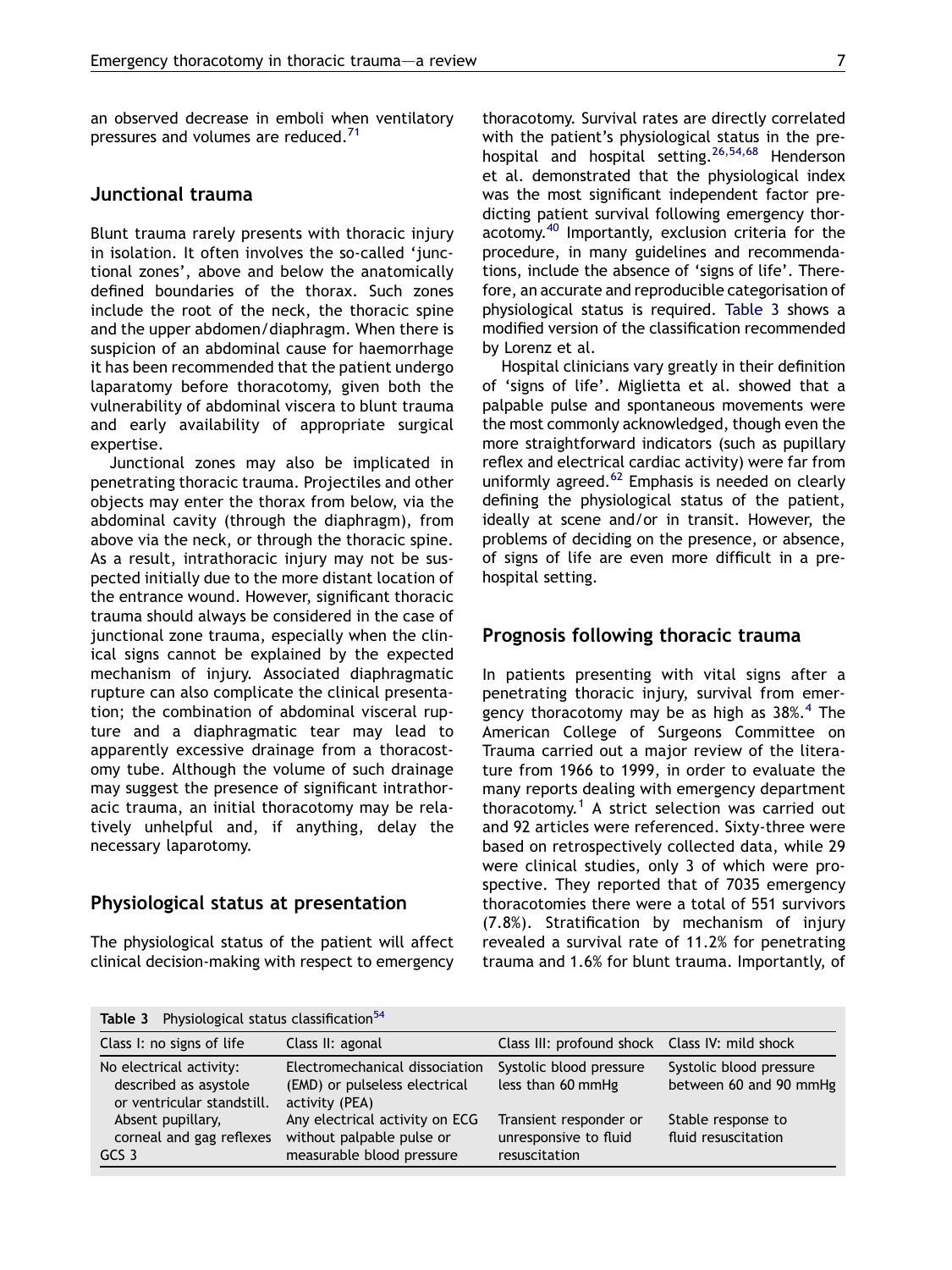14 series reporting accurately on neurological outcomes, 4520 patients underwent emergency thoracotomy with a survival rate of 226 (5%) and of these 34 (15%) survived with neurological impairment. Penetrating cardiac injuries were shown to have the highest survival rate with 46 series (1165 cases) yielding an overall survival rate of 31.1% following emergency thoracotomy.

It has already been shown that physiological status correlates well with survival rate. In an analysis of 251 cases of cardiac injury following emergency thoracotomy, Henderson et al. showed that survival rates diminished significantly with higher physiological indices: the overall survival rate in this study was 18.7%. The findings suggested that emergency thoracotomy is most helpful for patients with limited penetrating cardiac injuries who have significant physiological impairment secondary to peri-cardial tamponade.<sup>[40](#page-17-0)</sup>

Significant differences in survival rates following emergency thoracotomy are noted when comparing blunt and penetrating thoracic trauma. Over the past few decades a number of studies has shown no survival in cases of blunt trauma.<sup>[12,36,44](#page-16-0)</sup> In their review, Biffl et al. showed that an overall survival rate following emergency department thoracotomy in blunt thoracic trauma is 1.1%, compared to 9.1% for penetrating cardiac trauma.<sup>[9](#page-16-0)</sup>

## Indications and contraindications for emergency thoracotomy

The major difficulty with attempting to standardise the indications for emergency thoracotomy is that the main body of evidence in the literature is largely derived from retrospective data. Emergency thoracotomy is not a procedure that lends itself to randomised, prospective trials and hence it remains a highly controversial procedure. There is also significant variation in nomenclature of emergency thoracotomy in the available literature, making statistical analysis and comparisons

between relevant studies difficult. In this review, the definition of emergency thoracotomy is, as previously discussed, that which is required as part of the immediate resuscitation of the trauma patient.

It is first of all important to discuss the clinical grounds and theoretical justifications for performing a thoracotomy. The primary physiological objectives of emergency thoracotomy are listed in Table 4.

Since its introduction into clinical practice, the recommended indications for emergency thoracotomy have become increasingly selective. ATLS guidelines offer specific recommendations for carrying out thoracotomy in the setting of penetrating chest trauma with electrical cardiac activity, but not for blunt trauma with electrical cardiac activity in a pulseless patient. Other indications, such as penetrating abdominal, or extremity, trauma, are not addressed. Several studies have concluded that there is no value in performing emergency thoracotomy in moribund patients with blunt trauma.<sup>[13,22,54,61](#page-16-0)</sup> The primary indication for thoracotomy is generally accepted to be a penetrating injury of the thorax in patients on the point of arresting, or who have just arrested, or in those who are in profound shock.<sup>[65](#page-17-0)</sup> Brown et al. concluded that emergency thoracotomy should be limited to patients with penetrating thoracic trauma with signs of life, a pulse and measurable blood pressure. They also concluded that patients with no signs of life, or an agonal physiological status, do not survive emergency thoracotomy and that, therefore, the use of this procedure in these patients should be abandoned.<sup>[22](#page-16-0)</sup>

Bleetman et al. noted in their series of 25 patients, in a UK Accident & Emergency Department, that the best results were seen in those patients stable enough to undergo thoracotomy in the operating theatre. Of the 18 emergency room thoracotomies, only 1 survived to discharge, while all 7 of the operating department thoracotomy patients survived to discharge. It was noted,

Table 4 The physiological rationale for emergency thoracotomy

| Procedure                            | Physiological benefit                                           |
|--------------------------------------|-----------------------------------------------------------------|
| Release of pericardial tamponade     | Improve cardiac output and control of cardiac haemorrhage       |
| Control of intrathoracic vascular or | Facilitate fluid resuscitation-'turning off the tap'.           |
| cardiac haemorrhage                  | Improve cardiac output and myocardial perfusion                 |
| Control of massive air embolism or   | Resolve myocardial ischaemia and hence myocardial               |
| bronchopleural fistula               | contractility as well as prevent neurological injury            |
| Permit open cardiac massage          | Improved resuscitative cardiac output and coronary              |
|                                      | perfusion especially with limited ventricular filling pressures |
| Occlusion of descending aorta        | Redistribution of limited blood volume to myocardium and        |
| (cross-clamping)                     | brain as well as limiting subdiaphragmatic losses.              |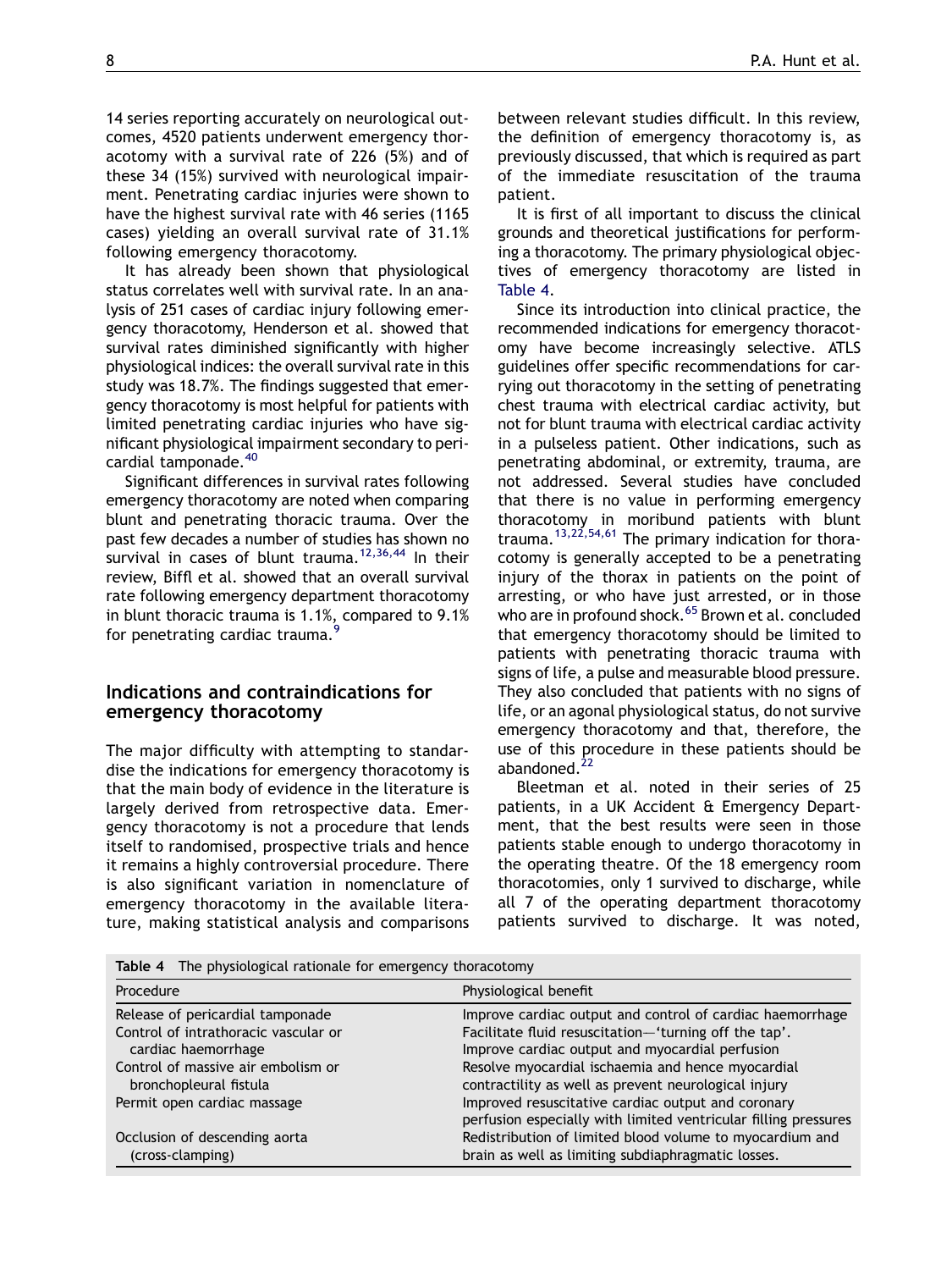however, that the majority of patients who underwent emergency department, rather than operating room,thoracotomy had the worst survival probabil-ities of the series.<sup>[11](#page-16-0)</sup> Balkan et al. also noted improved survival rates amongst those undergoing operating room emergency thoracotomy, accepting that a stable physiological status was the significant factor.<sup>[3](#page-16-0)</sup>

In a careful review of the literature, Danne et al. noted that in most cases blunt trauma to the thorax resulted in very poor survival after emergency department thoracotomy, while penetrating thoracic wounds were associated with the best survival rates following the procedure. Importantly, it was shown that all survivors in the study had some vital signs at the scene. $^{27}$  $^{27}$  $^{27}$  Isolated reports exist in which groups of patients with blunt thoracic trauma had high survival rates after emergency thoracotomy.[38,58](#page-17-0) However, the authors noted that these cases could have been explained by differences in patient selection, criteria, or physiological status, on admission and it was also noted that the determination of 'survival' was not consistent across articles.

Kish et al. noted that the majority of emergency thoracotomies performed in their series were undertaken for haemorrhage as a result of penetrating trauma, manifest either as direct external losses via thoracostomy tube, or indirectly by noting physiological changes and fluid resuscitation demands. Survival in this group was significantly higher than for blunt trauma. However, they noted that patients sustaining blunt trauma commonly had extensive multiple system injuries and other sources of hae-morrhage.<sup>[48](#page-17-0)</sup>

Lewis and Knottenbelt, in a series of 45 cases, suggested that the primary indication for resuscitative emergency thoracotomy was an observable pericardial tamponade, and that results were shown to be good for this single indication. However, they noted that emergency thoracotomy was justifiable for all patients with cardiac arrest, or persisting severe hypotension, following penetrating thoracic trauma, as not all cases of tamponade are clinically obvious on admission. They also concluded that the case for emergency thoracotomy in blunt trauma remained debatable.<sup>[52](#page-17-0)</sup> In a detailed literature review, the American College of Surgeons Committee on Trauma recommended that emergency thoracotomy be performed rarely in blunt thoracic trauma with cardiopulmonary arrest, due to low survival rates and poor neurological outcomes.<sup>[1](#page-16-0)</sup> Grove et al. repeated these conclusions, reporting no survivors at all from a total of 19 cases, over a 2 year period, of blunt multisystem trauma, including thoracic injury requiring emergency thoracotomy.  $36$ 

Miglietta et al. assessed the opinions and attitudes of trauma specialists in America, demonstrating a wide variety of indications for emergency thoracotomy over a diverse selection of clinical scenarios in many different institutions. Most of the reported indications were liberal, especially for blunt trauma scenarios. However, in the main, indications were determined by clinical parameters, such as the existence of signs of life and the mechanism of injury, rather than physician associated, or institutional, factors.<sup>[62](#page-17-0)</sup>

As discussed previously, wide variation exists in the definition of signs of life, which, in turn, has a notable effect on uniformity and selectivity for emergency thoracotomy in different institutions. Generally, however, most respondents agreed that emergency thoracotomy was more appropriate in the setting of penetrating thoracic trauma than other mechanisms.

Cardiopulmonary arrest 'in transit', or in the prehospital setting, is almost uniformly fatal following trauma.[36](#page-16-0) Such patients arriving in the emergency department in asystole invariably die, despite all resuscitative attempts.[29,38](#page-16-0) Emergency thoracotomy in these cases is not considered to be an appropriate procedure.

When considering the definitive indications for emergency thoracotomy, the decision to proceed depends greatly on many local circumstances, including availability and preparedness of correct surgical equipment and trained personnel, departmental policies and protocols, and the experience of the unit in carrying out the procedure. The indications and contraindications set out in [Table 5](#page-9-0) have been summarised on the basis of the available published evidence. These may serve as a guide on which to base local policy and protocols, taking into account those factors discussed above.

Whilst physiological status is held to be the most appropriate indication for performing emergency thoracotomy, most authors also recommend that the specific application of any guidelines must, where possible, include consideration of the individual patient's circumstances, such as age, quality of life, or pre-existing disease. In addition, logistical issues, such as availability of specialist personnel and accessibility, and proximity to appropriate operating facilities and equipment, should also be considered.

#### Emergency thoracotomy in children

Trauma is the leading cause of death and morbidity in children over 1 year of age. $37$  The majority of paediatric trauma patients who require emergency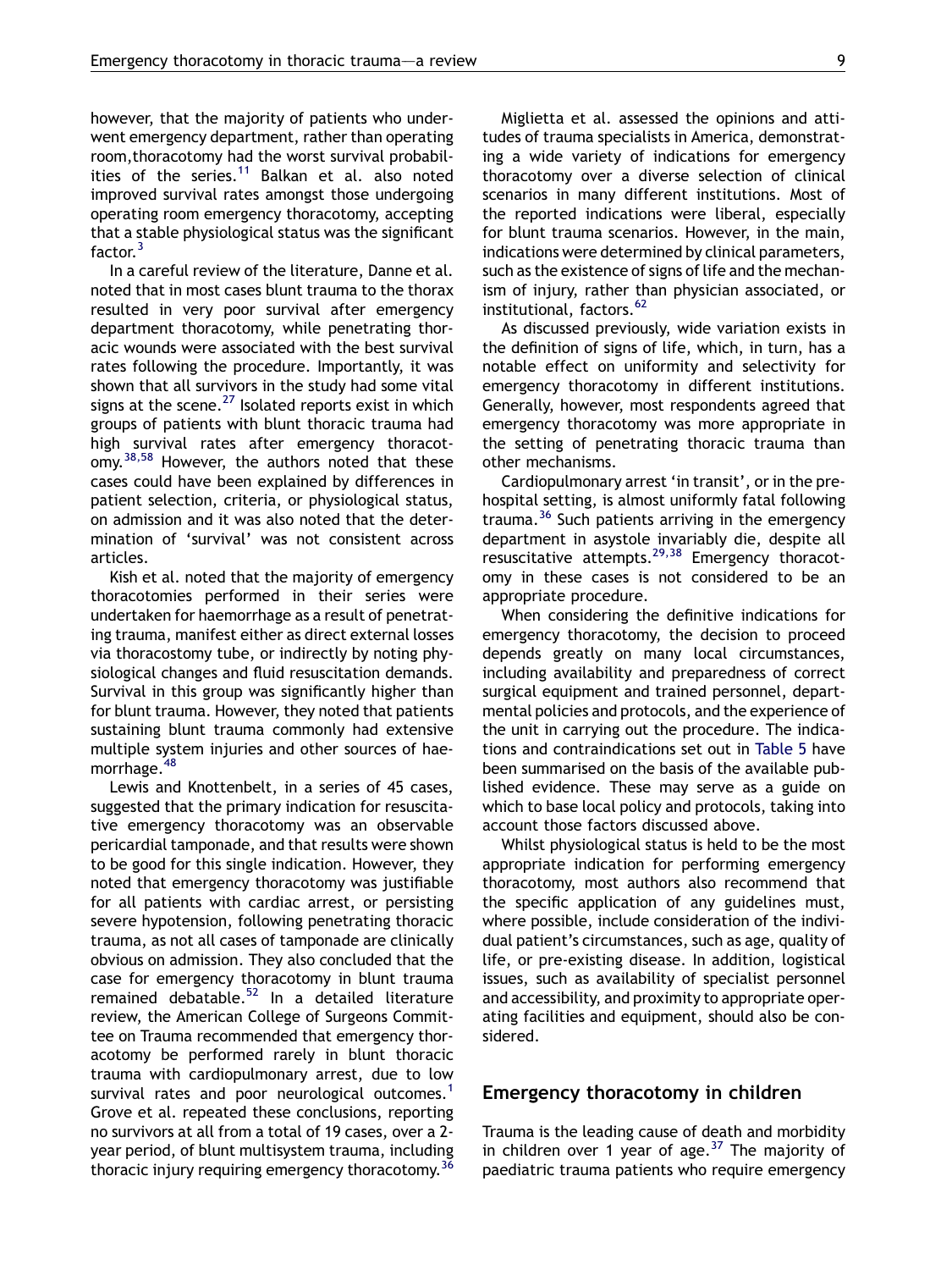| rapie p<br>Suggested indications and contraindications for emergency thoracotomy                                                                                                             |                                                                                                                                                 |                                                                                                                           |
|----------------------------------------------------------------------------------------------------------------------------------------------------------------------------------------------|-------------------------------------------------------------------------------------------------------------------------------------------------|---------------------------------------------------------------------------------------------------------------------------|
| <b>Indications</b>                                                                                                                                                                           | Relative indications                                                                                                                            | Contraindications                                                                                                         |
| Cardiorespiratory arrest following isolated<br>penetrating thoracic trauma, with evidence transiently responsive with evidence<br>of signs of life before arrival in<br>emergency department | Post traumatic refractory hypotension, Absence of signs of life or<br>of intrathoracic haemorrhage                                              | patient in asystole on<br>arrival in the emergency<br>department, following<br>blunt thoracic trauma                      |
| Post traumatic persistent<br>hypotension due to<br>intrathoracic haemorrhage,<br>unresponsive to fluid resuscitation                                                                         | Post traumatic persistent hypotension,<br>due to extrathoracic haemorrhage<br>unresponsive, or transiently responsive<br>to fluid resuscitation | Absence of signs of life<br>at scene and on arrival,<br>following cardiopulmonary<br>resuscitation for more<br>than 5 min |
| Persistent severe hypotension,<br>with evidence of<br>systemic air embolism or<br>pericardial tamponade                                                                                      | Presence of signs of life on arrival<br>in emergency department,<br>independent of mechanism                                                    | Associated severe head injury<br>or thoracic injury as part of<br>severe multisystem trauma                               |

<span id="page-9-0"></span> $T$ s suggested indications and contraindications for emergency thoracotomy thoracotomy thoracotomy thoracotomy thoracotomy thoracotomy thoracotomy thoracotomy thoracotomy thoracotomy thoracotomy thoracotomy thoracotomy th

thoracotomy do so following blunt trauma and usually have sustained multisystem injuries. $35$  Just as in adult trauma, improved transportation of injured children to hospital has resulted in the arrival and treatment of patients who may otherwise have been pronounced dead at the scene. Standardisation and regionalisation of the trauma care of children have led to new problems, including the need to define the role of emergency resuscitative thoracotomy in injured children, otherwise unresponsive to conventional resuscitation.

Although the role of emergency thoracotomy has been reviewed extensively in the adult literature, there are comparatively little experience and data for paediatric cases. Anecdotal reports and the impression that children may tolerate more readily ischaemia and the physiological stress of severe trauma, have led to the expectation that aggressive resuscitation, including thoracotomy, should have an improved outcome in this group of patients.  $30$  As a result, selection criteria for emergency thoracotomy in children are uncommon in most centres, including those which have defined protocols for adult thoracotomy.

Unfortunately, the hope that children may have a more favourable outcome than adults following emergency thoracotomy, has not been borne out by published evidence. Although there is limited experience with emergency thoracotomy in children, comparison of adult and paediatric survival rates show remarkable similarities. Overall survival rates in children following emergency thoracotomy for penetrating thoracic trauma are around 11—12% and for blunt trauma around  $1-2\%,$ <sup>[1,9](#page-16-0)</sup> Again, the highest survival rates were noted in cases of thoracotomy following single penetrating wounds to the thorax.

As in adults, the data support the selective application of emergency thoracotomy in children based on injury mechanism and physiological status at presentation. General consensus is derived from recent literature that the indications for emergency thoracotomy in children should be the same as those currently accepted for adult trauma victims.<sup>[7,70,74](#page-16-0)</sup>

### Pre-hospital care considerations

In their study, Sugg et al. found that <20% of patients with penetrating wounds of the heart reached hospital alive.<sup>[78](#page-17-0)</sup> Presently, with improved emergency transport systems, more patients are being seen in emergency departments for treatment following thoracic trauma. The chances of survival are greater if time from injury to definitive surgery is kept to a minimum. Survival rates after emergency department thoracotomy have been corre-lated with field and transport times.<sup>[24](#page-16-0)</sup> Survival from penetrating thoracic trauma has been shown to decrease sharply if patients reach hospital more than 25 min after injury.<sup>[34](#page-16-0)</sup> Branas et al. showed that there was no observed effect on patient survival as a result of the use of non-medical personnel to transport trauma patients to hospital. This offered further support to the concept of 'scoop and run', although it is possible that a confounding factor is introduced by at-scene triage by attending crews.<sup>[18](#page-16-0)</sup> Minimizing the use of field stabilisation manoeuvres has also been shown to improve survival of critically injured patients.<sup>[77](#page-17-0)</sup>

#### On-scene thoracotomy

Experience of on-scene thoracotomies has lead to the abandonment of this practice by some.<sup>[66](#page-17-0)</sup> It is noted that the best outcomes are achieved in patients who have signs of life at the scene and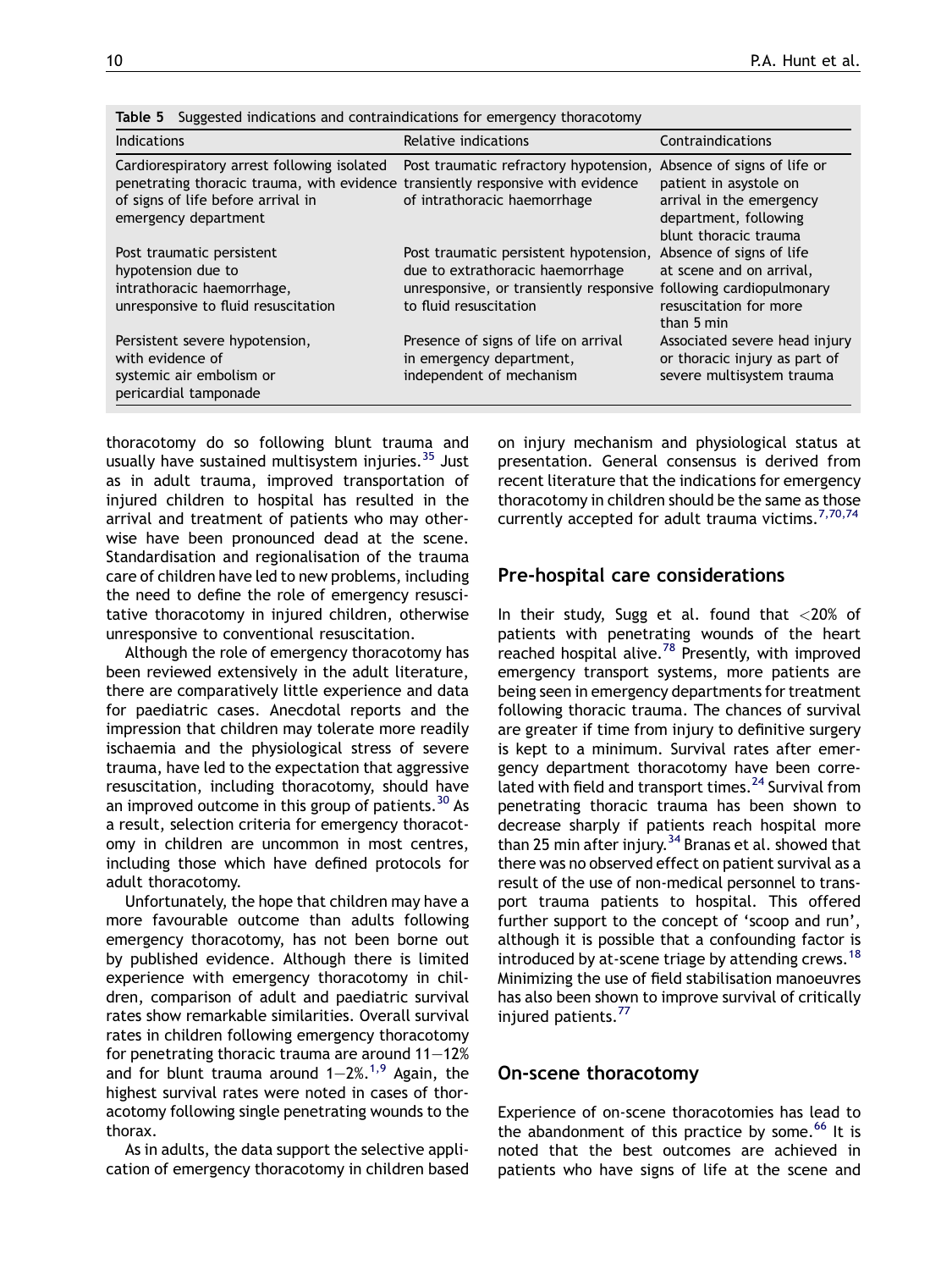<span id="page-10-0"></span>

| Table 6 Guidelines for carrying out prehospital thoracotomy <sup>25</sup> |                                                        |  |
|---------------------------------------------------------------------------|--------------------------------------------------------|--|
|                                                                           | Evidence of penetrating thoracic trauma                |  |
| Patient is found to lose pulse at scene                                   |                                                        |  |
| Patient is to be intubated immediately                                    |                                                        |  |
|                                                                           | Nearest surgical intervention is:                      |  |
| More than 10 min away (following loss of pulse)                           | <b>Less</b> than 10 min away (following loss of pulse) |  |
| On-scene thoracotomy                                                      | Immediate transport                                    |  |

reach hospital within 10 min of injury.<sup>[34](#page-16-0)</sup> The limited efficacy of on-scene thoracotomy tends to support a 'scoop and run' policy, as delay due to the procedure may be detrimental to the overall management of the patient. Also, it is far more advantageous to carry out the procedure with a trained, multi-disciplinary team using suitable facilities and equipment. A solo doctor attempting the procedure at the scene may additionally be required to maintain a difficult airway, or provide assistance to other trauma victims. However, a few series have been published which show benefit to some patients following prehospital thoracotomy, most notably the results from the London Helicopter Emergency Medical Service (HEMS). In their series of 39 cases, there were 4 survivors (10%), 1 with long-term disability. The conclusion of the team is that prehospital thoracotomy should be considered if there is an appro-

priately experienced, trained and equipped doctor present, who is acting within a trauma system with continuing training and quality assurance. The guidelines used by the HEMS team are shown in Table 6.<sup>[25](#page-16-0)</sup> In their case report and review of prehospital thoracotomy, Wall et al. suggested a similar decision-making process.<sup>[83](#page-17-0)</sup>

#### Other measures

In the study by Durham et al. the duration of prehospital cardio-pulmonary resuscitation (CPR) before thoracotomy was evaluated as a prognostic factor. A significant difference was noted between survivors and non-survivors with the data suggesting that 5 min of prehospital CPR approaches the limits of viability in non-intubated patients. However, the



Figure 3 Decision making process flowchart for emergency thoracotomy.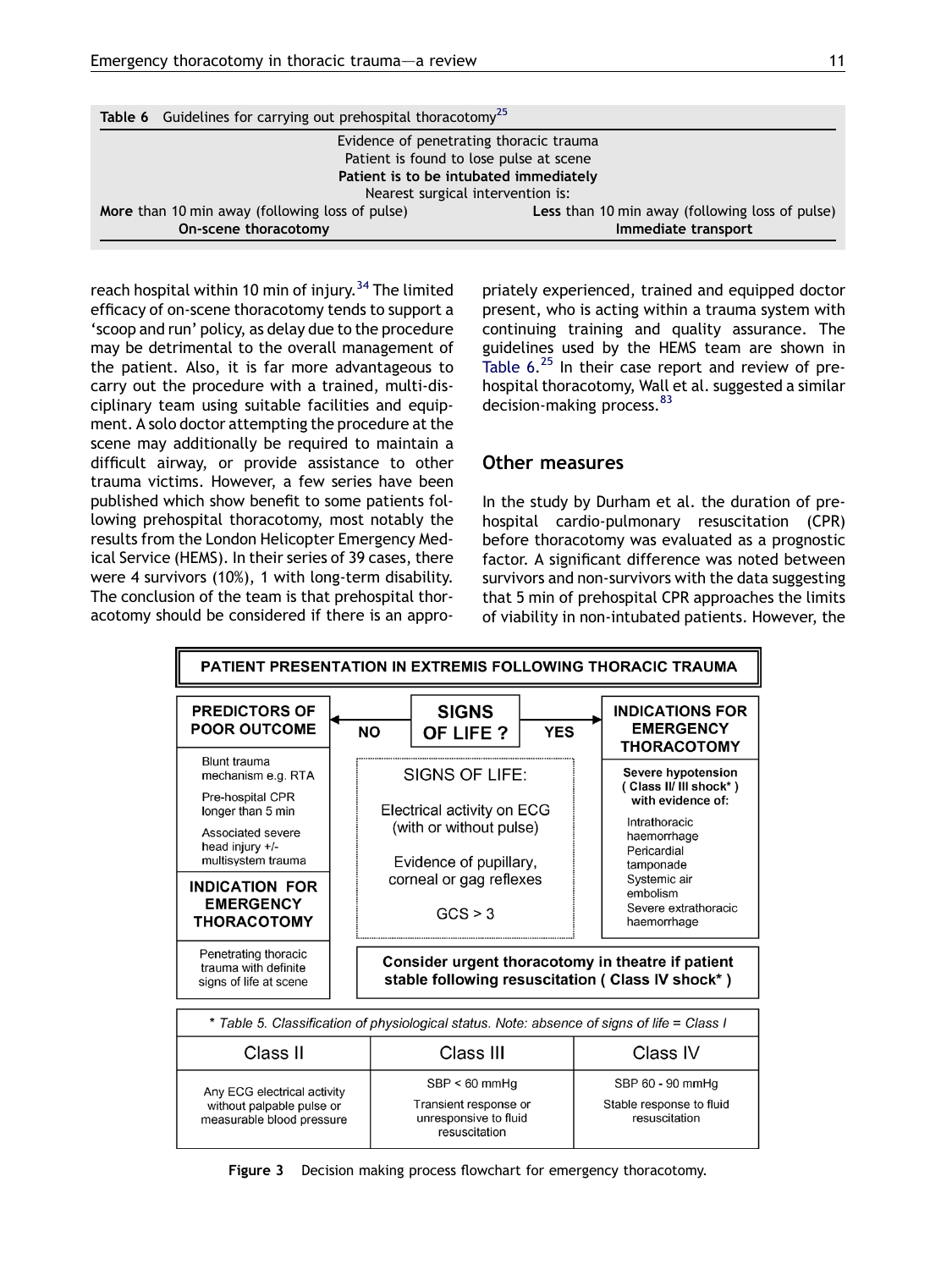average time of CPR tolerated by intubated survivors was shown to be doubled, compared to nonintubated survivors (9.4 min versus 4.2 min). $^{29}$  $^{29}$  $^{29}$  It is therefore essential to record accurate information relating to prehospital resuscitation efforts, so that the decision to carry out emergency thoracotomy can be made appropriately, once the patient arrives in the emergency department.

# **Protocols**

Several studies, original articles and reviews suggest protocols, or decision-making flow charts, for emer-gency thoracotomy.<sup>[9,10,17,36,82](#page-16-0)</sup> These, and the general recommendations found in the related literature, vary in their complexity and differ in their suggested indications and contraindications. Most of the guidelines rely on a mixture of general physiological observations and observer information regarding mechanism of injury and response to initial resuscitation. One of the major issues regarding protocols is that while proscriptive, or highly selective, guidelines may result in improved survival rates from emergency thoracotomy, the risk is that a potentially salvageable patient may be excluded.

A comprehensive protocol that includes specific physiological indicators and consideration of the mechanism of injury, as well as relevant associated clinical factors, such as age and secondary trauma, may prove to be a useful tool when considering performing emergency thoracotomy. However, this is unlikely to be of practical use when dealing with such a critically ill patient. [Fig. 3](#page-10-0) aims to summarise the current evidence utilising a simple flowchart as a guide for the decision-making process. The main elements of this are the presence or absence of life signs on presentation and the major secondary prognostic indicators associated with highest survival rates, or, conversely, those associated with a generally poor outcome.

# Technique of thoracotomy and adjunct manoeuvres

## Equipment

For a formal (elective) thoracotomy the range of equipment and number of instruments is far in excess of that required for emergency thoracotomy. Table 7 illustrates the typical emergency thoracot-omy instrument list.<sup>[9,14,21](#page-16-0)</sup>

## Approach and access to the thorax

Ideally, venous and arterial access should be established before thoracotomy is performed. However, excessive time should not be wasted on this as venous and arterial access can be obtained rapidly once the thorax is open; potential sites including direct insertion into the right atrium, or superior vena cava. Arterial cannulae may also be placed directly into the aorta, or left ventricle, for pressure monitoring. The patient should be positioned supine, with the side to be operated on elevated slightly (about 15*8*) by a wedge, or pillow. Both arms should be laid out at right angles to enable peripheral vascular access. Surgical draping is not essential for resuscitative thoracotomy.

Arguably, the best incision for use in emergency thoracotomy should be determined on the basis of the anticipated injury, as suggested by the clinical examination. The left anterolateral thoracotomy is

Table 7 Instrument and equipment list for emergency thoracotomy

| <b>Instrument</b>                                       | Role/comments                         |
|---------------------------------------------------------|---------------------------------------|
| Scalpel-no. 10 blade                                    | Incision of skin and soft tissues     |
| Suitable retractor, such as Finochietto's rib spreader, | Opening up the rib space              |
| or Balfour abdominal retractor                          |                                       |
| Lebschke's knife and mallet, or Gigli saw               | Cutting through sternum               |
| Curved Mayo's scissors                                  | General dissection                    |
| Toothed forceps                                         | Exploration and suturing              |
| Large vascular clamps, such as Satinsky                 | Major vessel haemorrhage              |
| DeBakey aortic clamp                                    | Aortic cross-clamping                 |
| Mosquito/Dunhill artery forceps                         | Haemorrhage control                   |
| Foley catheter                                          | Temporary cardiac wound seal          |
| Long and short needle holders                           | Suturing/placing ties                 |
| Internal defibrillator paddles                          | Intrathoracic defibrillation          |
| Sutures, Teflon pledgets, sternal wires                 | To include 3/0 non-absorbable sutures |
|                                                         | and 2/0 absorbable ties               |
| Skin preparation materials and swabs                    | For example, a laparotomy pack        |
| Good lighting and high volume suction                   | Essential both in- and pre-hospital   |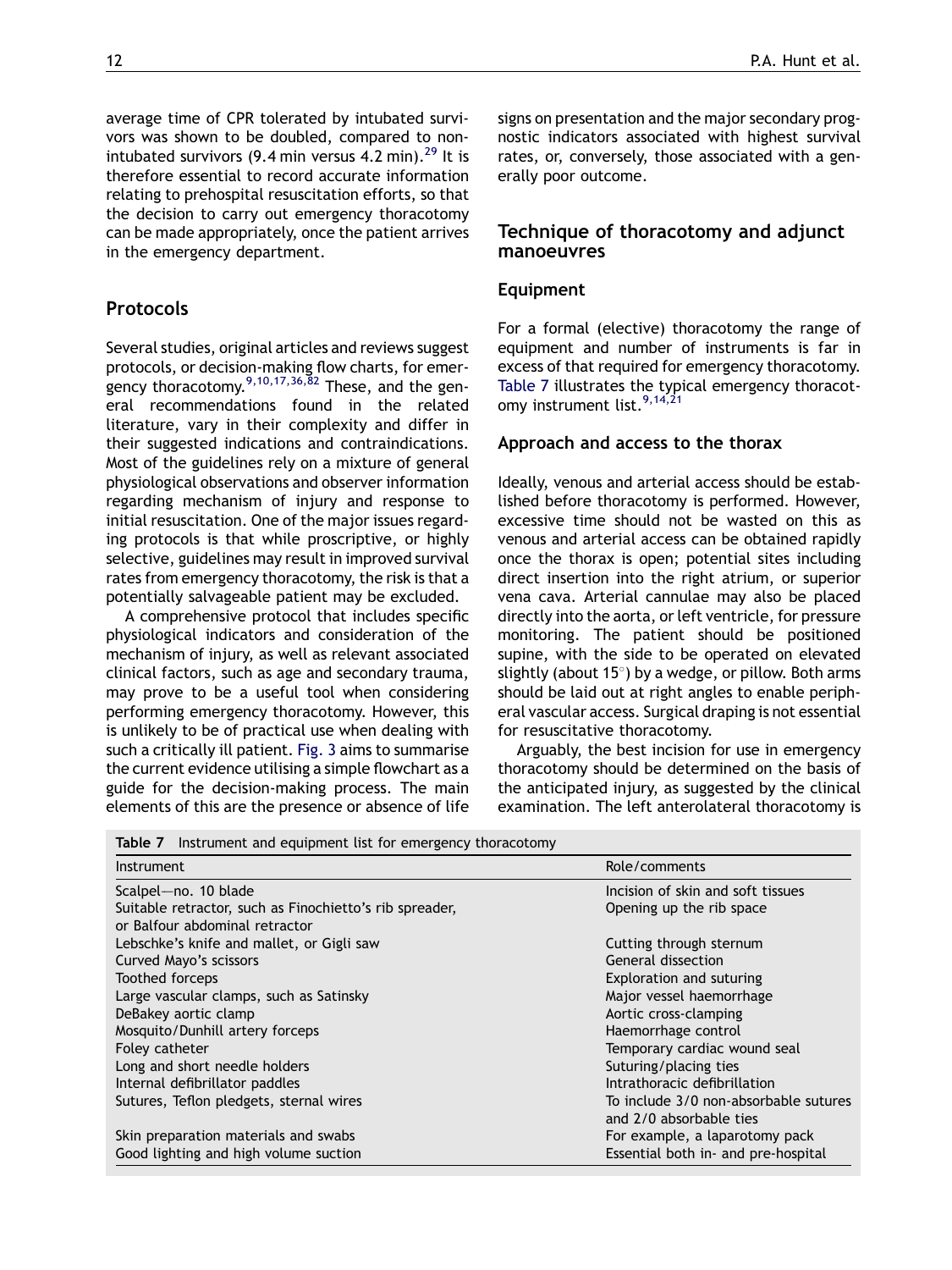frequently utilised for resuscitation and in acute deterioration, or cardiac arrest.<sup>[32](#page-16-0)</sup> The advantages of this incision are rapid access with simple instrumentation, its appropriateness for a supine patient, and easy extension to the contralateral hemithorax with exposure of pleural, anterior and mediastinal structures.<sup>[9](#page-16-0)</sup> This approach also allows for aortic cross-clamping and open cardiac massage. In isolation, however, it affords relatively limited access, particularly for injuries to the heart, lungs or great vessels necessitating direct surgical repair. It can be argued that this is best regarded as an initial approach, facilitating the relief of cardiac tamponade, or enabling massage, prior to extension into a bilateral anterior thoracotomy (clamshell incision) which, although an aggressive approach, facilitates access to pleural and pericardial cavities, as well as extension into the neck or abdomen.

An initial right anterolateral incision should be reserved for cases involving penetrating injuries to the right side of the chest. When an associated cardiac wound is noted, or further resuscitative measures are required, this incision should be extended trans-sternally. A median sternotomy allows for exposure of the anterior and middle mediastinum and is advocated particularly for penetrating wounds of the upper anterior thorax, but, in the emergency setting, its applicability is typically limited by the availability of the equipment required to divide the sternum longitudinally. Its applicability is also questionable for injuries involving the lungs, or pulmonary hila.

The left anterolateral thoracotomy is made in the 5th or 6th intercostal space, starting from the



Figure 4 Left anterolateral thoracotomy. Copyright The Royal College of Surgeons of England. Reproduced with permission from Botha A et al. (2002) Definitive Surgical Trauma Skills.

costochondral junction anteriorly and passing to the mid-axillary line laterally, following the upper border of the rib (Figure 4). In women, the breast will need to be retracted superiorly to expose this interspace and the infra-mammary fold may be used as a guideline. The skin and subcutaneous layer are first incised with a scalpel and then the muscle, periosteum and parietal pleura are divided in one layer with scissors and blunt dissection. Chest wall bleeding is generally minimal in these patients, though the internal thoracic arteries will need to be ligated. Once the incision is completed and the pleural cavity exposed, a suitable retractor should be inserted, the handle pointing towards the axilla, for ease of instrumentation and visibility. The superior, or inferior, costal cartilages of the opened interspace may be incised in order to achieve additional exposure. When sternal transection is required, the internal mammary vessels must be ligated.

#### Pericardiotomy

The phrenic nerve can be identified anterior to the hilar vessels by retracting the lung posteriorly (Figure 5). The pericardium can be inspected at this stage and, in the case of a significant tamponade, will be tense, with the absence of visible pulsations. To release a pericardial tamponade, an opening should be made parallel to, and at least 1-cm anterior to, the phrenic nerve, started with a blade, or sharp point of scissors. Blood clots can then be evacuated and any cardiac bleeding points identified and controlled, initially by digital pressure. It is not essential to close the pericardium after this procedure. In patients who do not have tamponade, but have arrested, internal cardiac massage is indicated.



Figure 5 Identification of the phrenic nerve. Copyright The Royal College of England. Reproduced with permission from Botha A et al. (2002) Definitive Surgical Trauma Skills.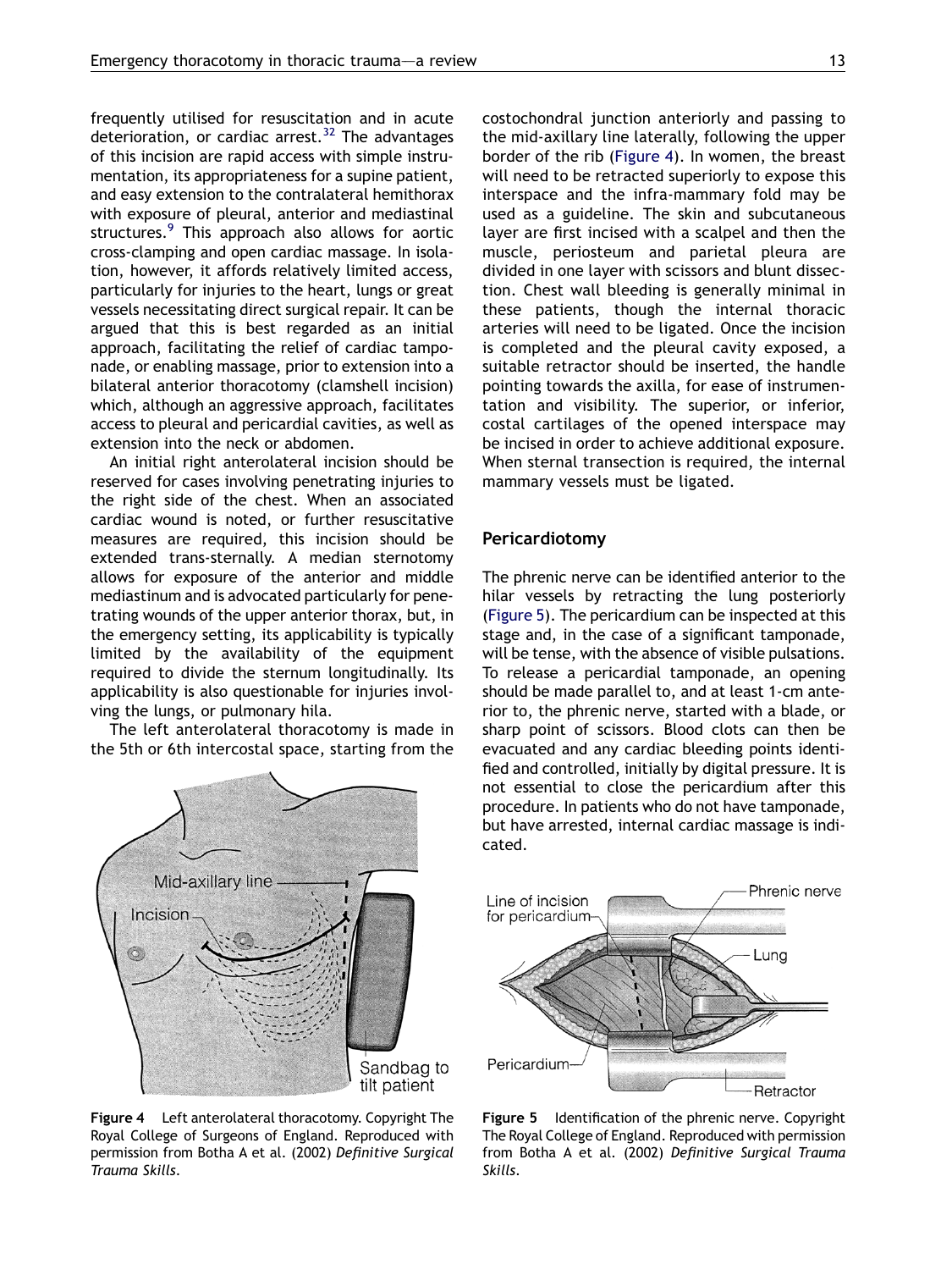#### Haemorrhage control

Partially occluding vascular clamps should be used to control major vessel and atrial bleeds. In the case of significant lung laceration, or widespread parencyhmal destruction, the hilum of the affected lung should be occluded with a vascular clamp, such as a Satinsky clamp, until a definitive surgical procedure can be performed. Air embolism can also be managed initially in this way and air evacuated from the left ventricle by needle aspiration.<sup>[14](#page-16-0)</sup> With a beating heart, any attempt at repair should be delayed until initial resuscitative measures are completed. In the case of a nonbeating heart, suturing may be performed before resuscitation and defibrillation.<sup>[9,14](#page-16-0)</sup> In cardiac injuries, the whole heart should be examined to localise all sources of bleeding.

For temporary control of cardiac wound haemorrhage a Foley catheter may be inserted directly into the cardiac wound, after which the balloon can be inflated to control bleeding. The catheter may also be utilised for fluid infusion.<sup>[63](#page-17-0)</sup> The tube of the catheter must be clamped and great care must be taken not to exert too much traction as this may pull the balloon out of the cardiac wound and, in so doing, increase the size of the hole.

Temporary control of haemorrhage from cardiac wounds can be achieved either by suturing with 3/ 0 non-absorbable vertical, or horizontal, mattress sutures, or the use of a stapling device. Suture repair of ventricular lacerations requires considerable dexterity and control of bleeding while placing multiple sutures, which exposes the surgeon to the risk of a contaminated needle stick injury.<sup>[79](#page-17-0)</sup> The use of a standard skin stapler was assessed clinically by Macho et al. and was shown to be an effective and rapid technique in simple, single or multiple, cardiac wounds whilst eliminating the risk of a needle stick injury. However, the authors recommended that stapling must be considered a temporary measure and that staples be removed after definitive cardiorraphy in the operating thea-tre.<sup>[55](#page-17-0)</sup> Great care must be taken to avoid inadvertent occlusion of, or trauma to, coronary vessels and horizontal mattress sutures placed under a vessel should prevent this occurring. Closure of posterior cardiac wounds may necessitate elevation of the heart for exposure and this is best accomplished in an operating theatre, where opti-mal lighting and equipment are available.<sup>[9](#page-16-0)</sup> Temporary inflow occlusion of the superior and inferior venae cavae may be necessary to facilitate repair. Low pressure venous and atrial lacerations can be repaired with simple continuous sutures.

## Adjunctive manoeuvres

#### Internal cardiac massage

Internal cardiac massage has been shown to produce an improved cardiac index, compared to external cardiac massage.<sup>[28](#page-16-0)</sup> The technique for this has been described as a hinged clapping motion of the hands with the wrists apposed, resulting in ventricular compression proceeding from the apex to the base of the heart.<sup>9</sup> A one-handed massage technique is also possible though this is known to pose a small risk of myocardial perforation.

Internal defibrillation may be required to restore cardiac output, despite adequate filling pressures, especially in the event of ventricular fibrillation, or tachycardia. The energy settings are reduced to 15— 30 J.

#### Aortic cross-clamping

Cross-clamping of the descending aorta leads to a temporary increase in the proximal arterial pressure and hence preservation of perfusion of the brain and heart. It is also used in attempts to limit subdiaphragmatic haemorrhage in both blunt and penetrating trauma. The descending thoracic aorta is occluded inferior to the left pulmonary hilum, which is best exposed by elevation of the left lung anteriorly and superiorly. The aorta must be separated from the oesophagus anteriorly and the pre-vertebral fascia posteriorly by blunt dissection, before occluding using a large vascular clamp, such as a DeBakey's. Care must be taken when clamping the aorta, in order to avoid avulsion of vital branches. This risk is minimised by incompletely encircling the aorta.

Overzealous fluid volume loading during crossclamping may lead to cardiac failure as a result of acute ventricular dilatation and caution must also be exercised when releasing the clamp, in order to avoid a precipitous drop in blood pressure as flow is resumed. It should be noted that aortic cross-clamping has been shown to be a significant predictor of poor outcome during emergency thoracotomy, most probably related to the degree of haemodynamic compromise that necessitated the procedure. $<sup>2</sup>$  $<sup>2</sup>$  $<sup>2</sup>$ </sup>

## Measures following successful thoracotomy

Once haemorrhage has been arrested and cardiac output is returning, the patient requires rapid transfer to the formal operating theatre. Definitive exploration, repair and appropriate closure of the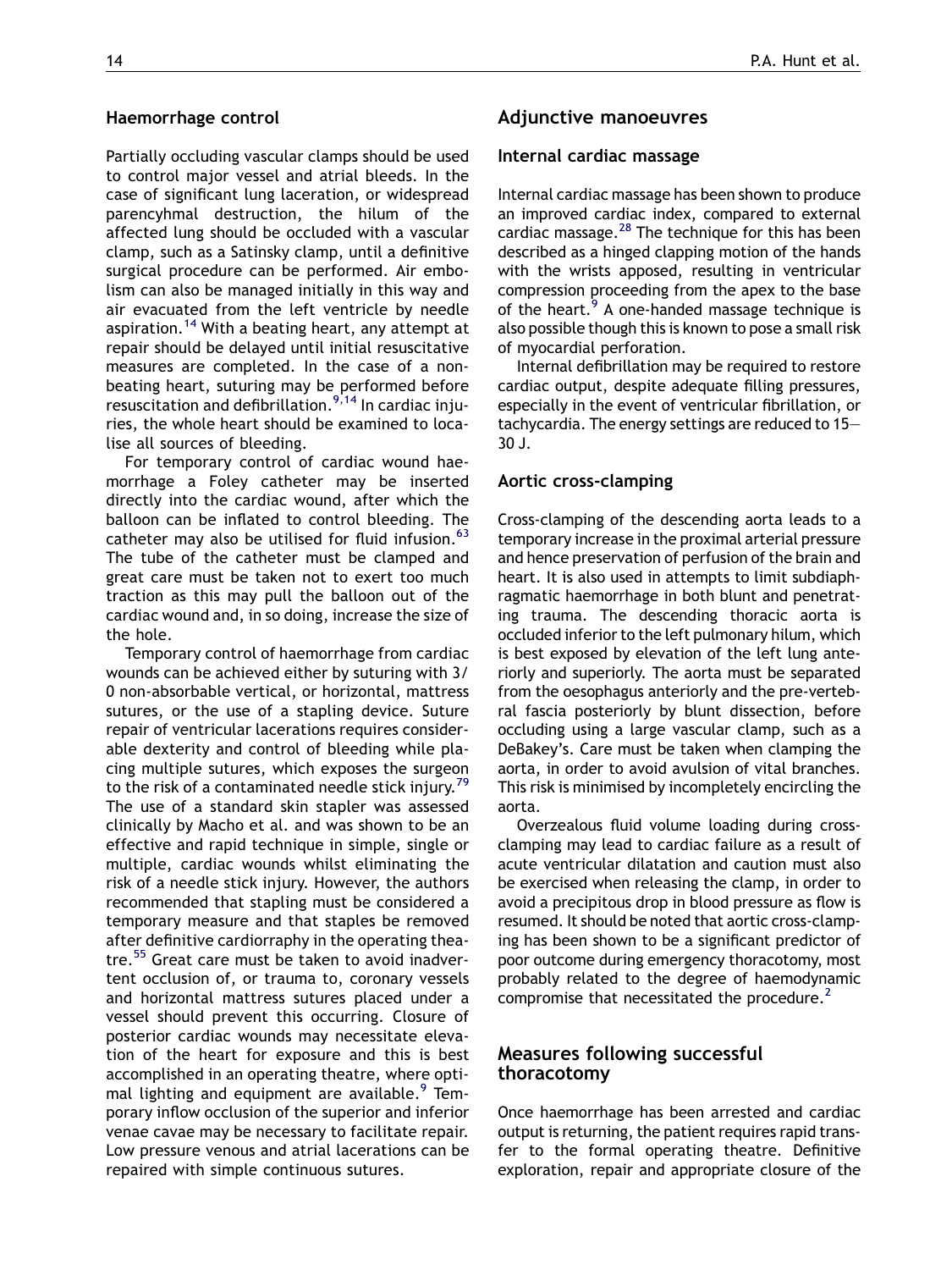original access procedure are best performed by a specialist surgeon in a controlled environment with suitable resources. Hypotensive resuscitation (sustaining systolic blood pressure at around 90 mmHg) should be employed, aiming for critical organ perfusion, whilst minimizing additional haemorrhage. Once effective cardiac function returns, the priority of further treatment shifts from the repair of injury and prevention of haemorrhage to maximisation of cardiac output and delivery of oxygen to the tissues. The penalty of aortic cross-clamping increases markedly when occlusion time exceeds 30 min. Therefore, the aortic clamp must be removed once effective cardiac function and systemic arterial pressures have been achieved.<sup>[9](#page-16-0)</sup> Aortic declamping is associated with a sudden reperfusion of distal ischaemic tissues and subsequent release of inflammatory mediators into the cardiopulmonary system; therefore, careful monitoring is required in the immediate post-thoracotomy period. The oxygen carrying capacity can be enhanced by optimisation of cardiac contractility, by adequate filling and the maintenance of haemoglobin levels (above 10 mg/ dL). Inotropic agents may also be utilised in order to improve myocardial function.

# Discontinuation of resuscitation

The discontinuation of all resuscitative efforts requires careful judgement, having regard to the method of injury, a knowledge of the physiological indicators, both in the prehospital environment and on arrival in the emergency department, and an understanding of the factors predictive of a poor outcome following emergency thoracotomy. Specific endpoints need to be set to prevent undue prolongation of futile resuscitation efforts.

Termination of emergency thoracotomy should certainly be considered on the discovery of irreparable heart, or lung, injuries, asystolic arrest and the presence of other lethal trauma, such as a massive

Table 8 Factors suggesting discontinuation of resuscitation during thoracotomy

Systolic blood pressure remains <70 mmHg after 15 min despite fluid volume resuscitation Self-sustaining rhythm is not achieved within 15 min of start of thoracotomy Need for aortic cross-clamping in an attempt to restore myocardial and cerebral perfusion Absence of a pericardial effusion without cardiac activity on opening of the chest

Emergence of signs of secondary devastating injuries with an independently poor outcome

head injury. Table 8 outlines the factors predictive of a poor outcome, and which suggest discontinuation of resuscitation efforts involving thoracotomy.<sup>14,65</sup>

# Risks to medical staff

Several studies indicate that patients who sustain penetrating cardiac trauma are also at an increased risk of having infectious viral diseases, such as hepatitis and HIV infection.<sup>[31,46,76](#page-16-0)</sup> This figure can be as high as 20% among the subgroup of patients requiring emergency department thoracotomy. Whilst on the whole this reflects the experience of emergency departments in the USA, consideration must be given to avoiding potentially high-risk activities in departments anywhere in the world. Emergency thoracotomy involves the rapid use of multiple surgical instruments and exposure to patients' blood is certain. As a result, the possibility of sustaining a significant HIV-seropositive exposure during emergency thoracotomy must be a matter of concern. Fortunately, the overall number of cases of occupation-related HIV seroconversion, as a result of patient contact, remains very low. Nevertheless, the application of appropriate guidelines and a selective approach to the use of emergency thoracotomy will minimise the risk of exposure to bloodborne pathogens.

## Other options for management

#### Pericardiocentesis and subxiphoid pericardiotomy

Any patient who is physiologically unstable enough to require an emergency thoracotomy is unlikely to be suitable for either pericardiocentesis, or a subxiphoid pericardiotomy. However, pericardiocentesis may still have a place in the management of some patients with thoracic trauma, who are stable enough to move to the operating theatre for an urgent thoracotomy. Such patients may gain some benefit from at least the partial relief of an acute pericardial tamponade. Pericardiocentesis, or subxiphoid pericardiotomy, may also prove to be useful in cases of delayed pericardial effusion following recent thoracic trauma. The incidence of this condition is not known, although at least one series has been published on the subject.<sup>[39](#page-17-0)</sup> Its conclusion was that subxiphoid pericardiotomy was an adequate form of therapy following diagnosis by ultrasound investigation.

However, the use of pericardiocentesis in thoracic trauma is a controversial subject. One of the major limitations is that it is not possible to evacuate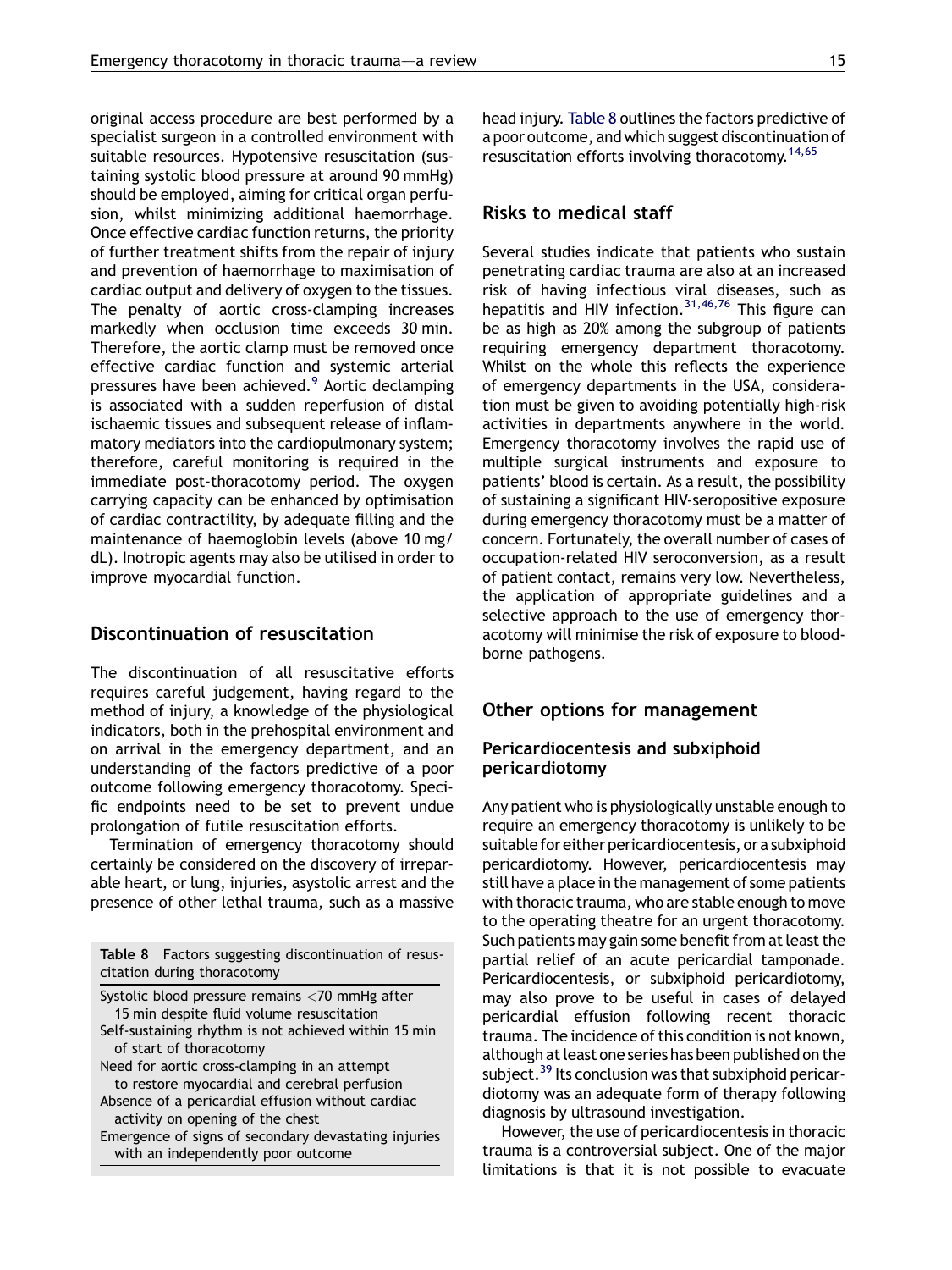clotted pericardial haemorrhage by pericardiocentesis. The literature includes many series of cases in which pericardiocentesis is discussed as both a diagnostic and a therapeutic procedure. In one such review of 33 patients seen with penetrating cardiac injuries over a 7-year period, McFarlane and Branday concluded that pericardiocentesis was not helpful in making the diagnosis and was only performed as a resuscitative measure in unstable patients prior to thoracotomy. They also concluded that a high index of suspicion in patients with penetrating thoracic trauma, leading to expeditious thoracotomy, would result in the greatest salvage rate.<sup>60</sup> In their review of recent advances in the diagnostic tools used in the management of chest injuries, Mattox and Wall concluded that abdominal (FAST) ultrasound, performed by surgeons in the emergency department, makes diagnostic pericardiocentesis and subxiphoid pericardiotomy obsolete.[59](#page-17-0) Similarly, in their series of 64 patients with penetrating cardiac injuries, Tavares et al. noted that performance of a subxiphoid pericardiotomy wastes valuable resuscitative time and risks releasing a tamponade without allowing ade-quate control of the bleeding source.<sup>[79](#page-17-0)</sup> Overall, pericardiocentesis and subxiphoid pericardiotomy were not shown to be appropriate in the management of cases of thoracic trauma, unless the patient was physiologically stable, in which case they might be appropriate as temporary measures to improve cardiac output before urgent (operating department) thoracotomy, or to drain a delayed, or septic, pericardial effusion presenting late following trauma. They may also be appropriate diagnostic procedures for cases of suspected cardiac injury, where symptoms and signs are questionable.

## Digital thoracotomy

The pleural space may be entered by the examining doctor's finger in order to feel for for conditions that

Table 9 Findings with digital thoracotomy examina-

| tion                |                        |
|---------------------|------------------------|
| Positive finding    | Differential diagnosis |
| Tense pericardium   | Suggestive of a        |
| with reduced        | pericardial            |
| cardiac pulsation   | effusion/tamponade     |
| Evidence of pleural | Likely secondary to    |
| symphysis           | previous trauma        |
|                     | or disease             |
| Palpable holes in   | Traumatic injury to    |
| pericardium or      | thoracic structures    |
| diaphragm           |                        |
| Palpable abdominal  | Evidence of            |
| organs              | diaphragmatic          |
|                     | rupture                |

might require further diagnostic, or therapeutic, measures. Examples of these are show in Table 9.<sup>[84](#page-18-0)</sup> This procedure should not delay resuscitative efforts in an obviously moribund, or physiologically unstable, patient and must be followed by the placement of an intercostal chest drain.

# Thoracoscopy

Thoracoscopy has been utilised mainly for the assessment and examination of thoracic structures during elective procedures.<sup>[89](#page-18-0)</sup> The procedure can also be applied to the removal of clotted haemothoraces, to visualise the diaphragm for traumatic ruptures, to examine the pericardium, for the removal of foreign bodies and for the control of chest wall, or intrathoracic, bleeding.<sup>[45,51,57](#page-17-0)</sup> Its use in cases where emergency thoracotomy is required has not been investigated.

# FAST examination

The Focused Assessment with Sonography for Trauma (FAST) examination of the pericardium and abdomen has been a significant advance in the care of the trauma patient.<sup>[73](#page-17-0)</sup> In one study of 238 victims of penetrating torso injury, the routine use of FAST was noted to be beneficial, with the detection of pericardial, or peritoneal, fluid being the most clinically useful gain, facilitating expedi-tious surgical care.<sup>[16](#page-16-0)</sup>

By avoiding ionizing radiation, this examination has also the advantage of being able to be repeated as many times as required during the continued assessment and management of a trauma victim, and reduces collateral exposure of the treating team to ionising radiation in the emergency setting.

# Summary

The term emergency thoracotomy has been applied to thoracotomy carried out in different environments, leading to a wide variation in its use in much of the literature. The term emergency department thoracotomy is that most commonly used in cases where thoracotomy was carried out as a resuscitative measure. The nomenclature should be clarified so that emergency thoracotomy is the term for any thoracotomy carried out as part of the resuscitative process, whether carried out on-scene, in the emergency department, or in the operating theatre.

Emergency thoracotomy may well be under-utilised in the specific group of patients who are likely to benefit the most from the procedure. Experience has shown that there is approximately a 10% salvage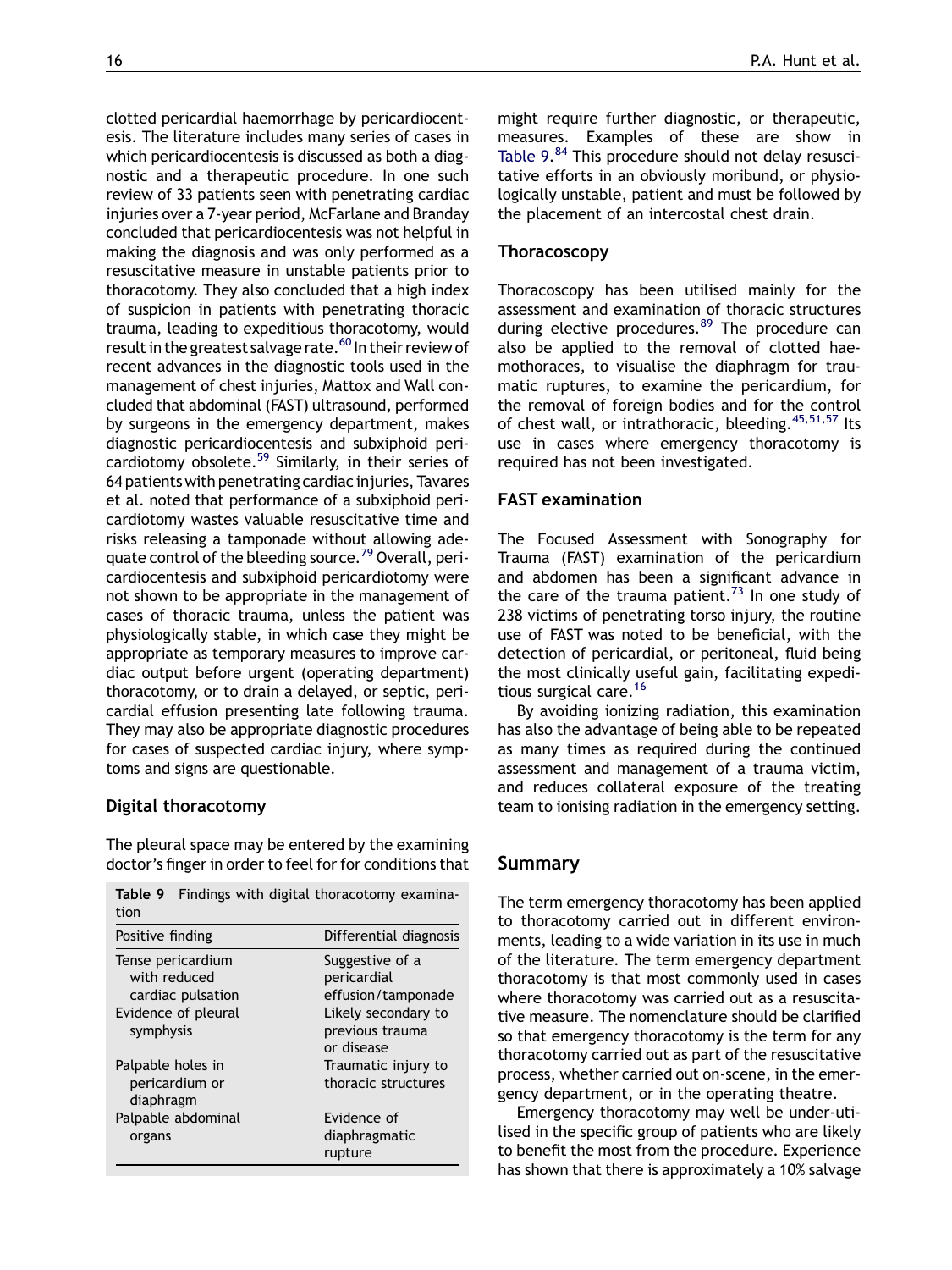<span id="page-16-0"></span>rate following emergency thoracotomy in a population of patients that would otherwise have a 100% mortality rate and, therefore, this procedure should be carried out immediately, when indicated. Patients who have an isolated penetrating cardiac injury have the best prognosis, while moribund patients who have suffered blunt trauma, especially associated with extrathoracic injuries (in particular, severe head or spinal injuries), will generally have a dismal prognosis.

The keys to successful resuscitation of the traumatized heart are a high index of clinical suspicion, early recognition and rapid intervention. Departmental training, with moulage practice during regular education sessions, will aid in the recognition of clinical signs and speed appropriate intervention in cases where emergency thoracotomy is indicated.

Finally, routine and robust audit, as well as efforts to collect data prospectively, will help to improve upon and clarify the information on this fortunately uncommonly needed procedure.

#### References

- 1. American College of Surgeons--Committee on Trauma (Working Group, Ad Hoc Subcommittee on Outcomes). Practice management guidelines for emergency department thoracotomy. J Am Coll Surg 2001;193(3):303—9.
- 2. Asensio JA, Murray J, Demetriades D, et al. Penetrating cardiac injuries: a prospective study of variables predicting outcomes. J Am Coll Surg 1998;186(1):24—33.
- 3. Balkan ME, Oktar GL, Kayi-Cangir A, et al. Emergency thoracotomy for blunt thoracic trauma. Ann Thorac Cardiovasc Surg 2002;8(2):78—82.
- 4. Baxter BT, Moore EE, Moore JB, et al. Emergency department thoracotomy following injury: critical determinants for patient salvage. World J Surg 1988;12:671—5.
- 5. Beall Jr AC, Diethrich EB, Cooley DA, et al. Surgical management of penetrating cardiovascular trauma. South Med J 1967;60:698.
- 6. Beall AC, Diethrich EB, Crawford HW, et al. Surgical management of penetrating cardiac injuries. Am J Surg 1966;112:686.
- 7. Beaver BL, Colombani PM, Buck JR, et al. Efficacy of emergency room thoracotomy in paediatric trauma. J Paediatr Surg 1987;22(1):19—23.
- 8. Berry FB. Historical note. In: Coates JB, editor. Surgery in World War II Thoracic Surgery, vol. 1. Washington DC: Office of the Surgeon General, Department of The Army; 1963 p. 3 [Chapter 1].
- 9. Biffl WL, Moore EE, Harken AH. Emergency department thoracotomy. In: Mattox KL, Feliciano DV, Moore EE, editors. Trauma. 4th ed. New York: McGraw-Hill; 2000. p. 245.
- 10. Blake DP, Gisbert VL, Ney AL, et al. Survival after emergency department versus operating room thoracotomy for penetrating cardiac injuries. Am Surg 1992;58(6):329—33.
- 11. Bleetman A, Kasem H, Crawford R. Review of emergency thoracotomy for chest injuries in patients attending a UK Accident and Emergency Department. Injury 1996;27(2):129—32.
- 12. Bodai BI, Smith JP, Blaisdall FW. The role of emergency thoracotomy in blunt trauma. J Trauma 1982;22(6):487—91.
- 13. Bodai BI, Smith JP, Ward RE, et al. Emergency thoracotomy in the management of trauma: a review. JAMA 1983;249: 1891—6.
- 14. Boffard KD, et al. The chest. In: Boffard KD, editor. Manual of definitive surgical trauma care. London: Arnold; 2003. p. 86— 94.
- 15. Bokhari F, Brakenridge S, Nagy K, et al. Prospective evaluation of the sensitivity of physical examination in chest trauma. J Trauma 2002;53(6):1135—8.
- 16. Boulanger BR, Kearney PA, Tsuei B, et al. The routine use of sonography in penetrating torso injury is beneficial. J Trauma 2001;51(2):320—5.
- 17. Boyd M, Vanek VW, Bourguet CC. Emergency room resuscitative thoracotomy: when is it indicated? J Trauma 1992;33(5): 714—21.
- 18. Branas CC, Sing RF, Davidson SJ. Urban trauma transport of assaulted patients using non-medical personnel. Acad Emerg Med 1995;2(6):486—93.
- 19. Brautigan MW. Patient selection in emergency thoracotomy. Resuscitation 1991;22:103.
- 20. Breasted JH. The Edwin Smith surgical papyrus. University of Chicago Press; 1930.
- 21. Brohi K. Emergency Department Thoracotomy. Trauma 2001;6:6 [available at [http://www.trauma.org/thoracic/](http://www.trauma.org/thoracic/EDTintro.html) [EDTintro.html](http://www.trauma.org/thoracic/EDTintro.html)].
- 22. Brown SE, Gomez GA, Jacobson LE, et al. Penetrating chest trauma: should indications for emergency room thoracotomy be limited? Am Surg 1996;62:530—4 [and discussion].
- 23. Champion HR, Danne PD, Finelli F. Emergency thoracotomy. Arch Emerg Med 1986;3:95.
- 24. Clevenger FW, Yarborough DR, Reines HD. Resuscitative thoracotomy: the effect of field time on outcome. J Trauma 1998;28:441—5.
- 25. Coats TJ, Keogh S, Clark H, et al. Prehospital resuscitative thoracotomy for cardiac arrest after penetrating trauma: rationale and case series. J Trauma 2001;50(4): 670—3.
- 26. Coimbra R, Marcio CCP. Razuk A, et al. Penetrating cardiac wounds: predictive value of trauma indices and the necessity of terminology standardization. Am Surgeon 1995;61: 448—52.
- 27. Danne PD, Finelli F, Champion HR. Emergency bay thoracotomy. J Trauma 1984;24(9):796—802.
- 28. Del Guercio LR. Open chest cardiac massage: an overview. Resuscitation 1987;15(1):9—11.
- 29. Durham LA, Richardson RJ, Wall MJ, et al. Emergency centre thoracotomy: impact of prehospital resuscitation. J Trauma 1992;32(6):775—9.
- 30. Eichelberger MR, Randolph JG. Progress in paediatric trauma. World J Surg 1985;9:222—35.
- 31. Esposito TJ, Jurkovich GJ, Rice CL, et al. Reappraisal of emergency room thoracotomy in a changing environment. J Trauma 1991;31:881—5.
- 32. Feliciano DV, Mattox KL. Indications, technique and pitfalls of emergency centre thoracotomy. Surg Rounds 1981;4:32.
- 33. Galen C. De locis affectis (translation Seigel RE). Basel: S Karger 1976;139.
- 34. Gervin AS, Fisher RP. The importance of prompt transport in salvage of patients with penetrating heart wounds. J Trauma 1982;22:443.
- 35. Gratz RR. Accidental injury in childhood: a literature review on paediatric trauma. J Trauma 1979;19:551—5.
- 36. Grove CA, Lemmon G, Anderson G, McCarthy M. Emergency thoracotomy: appropriate use in the resuscitation of trauma patients. Am Surg 2002;68(4):313—6.
- 37. Haller JA. Paediatric trauma, the no. 1 killer of children. JAMA 1983;249:47.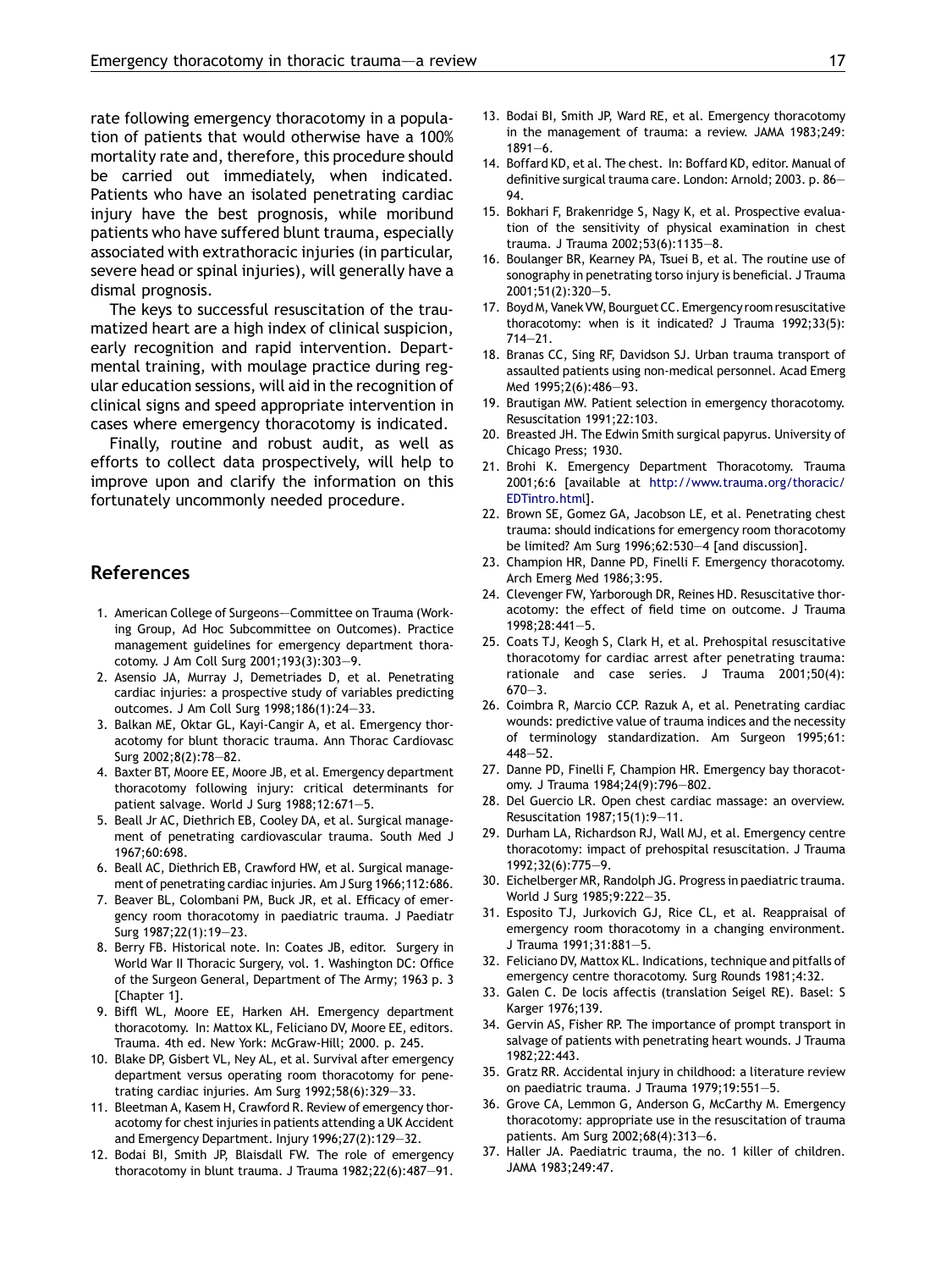- <span id="page-17-0"></span>38. Harnar TJ, Oreskovich MR, Copass MK, et al. Role of emergency thoracotomy in the resuscitation of moribund trauma victims: 100 consecutive cases. Am J Surg 1981;142: 96—9.
- 39. Harris DG, Janson JT, Van Wyk J, et al. Delayed pericardial effusion following stab wounds to the chest. Eur J Cardio-Thorac Surg 2003;23(4):473—6.
- 40. Henderson VJ, Smith RS, Fry WR, et al. Cardiac injuries: analysis of an unselected series of 152 cases. J Trauma 1994;36(3):314—48.
- 41. Ho AMH, Ling E. Systemic air embolism after lung trauma. Anaesthesiology 1999;90:564—75.
- 42. Hoche O. Wehrchirurgische behandlung verwundeter und verletzter. Berlin: Urban & Schwarzenberg, 1940. p. 27.
- 43. Hossack DW. The pattern of injuries in 470 pedestrians killed in road traffic accidents. Med J Aust 1975;1(22):678—9.
- 44. Ivatury RR, Kazigo J, Rohman M, et al. Directed emergency room thoracotomy: a prognostic prerequisite for survival. J Trauma 1991;31:1076.
- 45. Jones JW, Kitahama A, Webb WR, et al. Emergency thoracoscopy: a logical approach to chest trauma management. J Trauma 1981;21(4):280—4.
- 46. Kelen GD, DiGiovanna T, Bisson L, et al. Human immunodeficiency virus infection in emergency department patients: epidemiology, clinical presentations, and risk to healthcare workers. JAMA 1989;262:516—22.
- 47. Kemmer WT, Eckert WG, Gathright JB, et al. Patterns of thoracic injuries in fatal traffic accidents. J Trauma 1961; 1: 595.
- 48. Kish G, Kozloff L, Joseph WL, Adkins PC. Indications for early thoracotomy in the management of chest trauma. Ann Thorac Surg 1976;22:23.
- 49. Kouwenhoven WB, Jude JR, Knickerbocker GG. External cardiac resuscitation. JAMA 1960;173:1064.
- 50. Kraus JF, Peek-Asa C, Cryer HG. Incidence, severity, and patterns of intrathoracic and intra-abdominal injuries in motorcycle crashes. J Trauma 2002;52(3):548—53.
- 51. Leppäniemi AK. Thoracoscopy in chest trauma: an update. Trauma 2001;3:111—7.
- 52. Lewis G, Knottenbelt JD. Should emergency room thoracotomy be reserved for cases of cardiac tamponade? Injury  $1991:22(1):5-6.$
- 53. LoCicero J, Mattox KL. Epidemiology of chest trauma. Surg Clin North Am 1989;69(1):15—9.
- 54. Lorenz HP, Steinmetz B, Lieberman J, et al. Emergency thoracotomy: survival correlates with physiological status. J Trauma 1992;32:780—8.
- 55. Macho JR, Markison RE, Schecter WP. Cardiac stapling in the management of penetrating injuries of the heart: rapid control of haemorrhage and decreased risk of personal contamination. J Trauma 1993;34(5):711—6.
- 56. MacKenzie EJ, Fowler CJ. Epidemiology. In: Mattox KL, Feliciano DV, Moore EE, editors. Trauma. 4th ed. New York: McGraw-Hill; 2000. p. 21.
- 57. Mancini M, Smith LM, Nein A, et al. Early evacuation of clotted blood in haemothorax using thoracoscopy: case reports. J Trauma 1993;34(1):144—7.
- 58. Mattox KL, Espada R, Beall AC. Performing thoracotomy in the emergency centre. JACEP 1974;3:13—7.
- 59. Mattox KL, Wall MJ. Newer diagnostic measures and emergency management. Chest Surg Clin North Am 1997;7(2):213— 26 [Review].
- 60. McFarlane M, Branday JM. Penetrating injuries of the heart. West Ind Med J 1990;39(2):74—9.
- 61. McManus KG, McGuigan JA. Management of chest injuries. Bailliere's Clin Anaesthesiol 1992;6:349.
- 62. Miglietta MA, Robb TV, Eachempati SR, et al. Current opinion regarding indications for emergency department thoracotomy. J Trauma 2001;51(4):670—6.
- 63. Moulton C, Pennycook A, Crawford R. Intracardiac therapy following emergency thoracotomy in the accident and emergency department: an experimental model. Arch Emerg Med 1992;9:190—5.
- 64. Newman RJ, Jones IS. A prospective study of 413 consecutive car occupants with chest injury. J Trauma 1984;24:129—34.
- 65. Odell JA. Thoracotomy. In: Westaby S, Odell JA., editors. Cardiothoracic trauma. London: Arnold; 1999. p. 138—46.
- 66. Purkiss S, Williams N, Cross F, et al. Efficacy of urgent thoracotomy for trauma in patients attended by a helicopter emergency medical service. J R Coll Surg Edinb 1994;39: 289—91.
- 67. Rehn L. Ueber penetrirende herzwunden und herznaht. Arch Klin Chir 1897;55:315—29.
- 68. Rhee PM, Acosta J, Bridgeman A, et al. Survival after emergency department thoracotomy: review of published data from the past 25 years. J Am Coll Surg 2000;190:288— 98.
- 69. Rooney SJ, Hyde JAJ, Graham TR. Chest injuries. In: Driscoll P, Skinner D, Earlham R, editors. ABC of major trauma. 3rd ed. London: BMJ Books; 2000. p. 16—26.
- 70. Rothenberg SS, Moore EE, Moore FA, et al. Emergency department thoracotomy in children-a critical analysis. J Trauma 1989;29(10):1322—5.
- 71. Saada M, Goarin JP, Riou B, et al. Systemic gas embolism complicating pulmonary contusion: diagnosis and management using transeosophageal echocardiography. Am J Respir Crit Care Med 1995;152:812—5.
- 72. Sayers RD, Underwood MJ, Bewes PC, et al. Surgical management of major thoracic injuries. Injury 1994;25:75.
- 73. Scalea TM, Rodriguez A, Chiu WC, et al. Focused assessment with sonography for trauma (FAST): results from an international consensus conference. J Trauma 1999;46:466—72.
- 74. Sheikh AA, Culbertson CB. Emergency department thoracotomy in children: rationale for selective application. J Trauma 1993;34(3):323—8.
- 75. Shoemaker WC, Carey JS, Rao ST, et al. Haemodynamic alterations in acute cardiac tamponade after penetrating injuries to the heart. Surgery 1970;67:754.
- 76. Sloan EP, McGill BA, Zalenski R, et al. Human immunodeficiency virus and hepatitis B virus seroprevalence in an urban trauma population. J Trauma 1995;38:736—41.
- 77. Smith JP, Bodai BI, et al. Prehospital stabilization of the critically injured patient: a failed concept. J Trauma 1985;25:65—70.
- 78. Sugg WL, Rea WJ, Ecker RR, et al. Penetrating wounds of the heart: an analysis of 459 cases. J Thorac Cardiovasc Surg 1968;56:531—45.
- 79. Tavares S, Hankins JR, Moulton AL, et al. Management of penetrating cardiac injuries: the role of emergency room thoracotomy. Ann Thorac Surg 1984;38:183.
- 80. Trunkey DD. Initial treatment of patients with extensive trauma. N Engl J Med 1991;324:1259—63.
- 81. Vlessis AA, Trunkey DD. Non-penetrating injury of the thorax. In: Cooper GJ, Dudley HAF, Gann DS, et al., editors.Scientific foundations of trauma. Oxford: Butterworth-Heinemann; 1997. p. 127—43.
- 82. Von Oppell UO, Fulton JO. Penetrating trauma: the heart and major vessels. In: Westaby S, Odell JA, editors. Cardiothoracic trauma. London: Arnold; 1999. p. 154.
- 83. Wall Jr MJ, Pepe PE, Mattox KL. Successful roadside resuscitative thoracotomy: case report and literature review. J Trauma 1994;136:131—4.